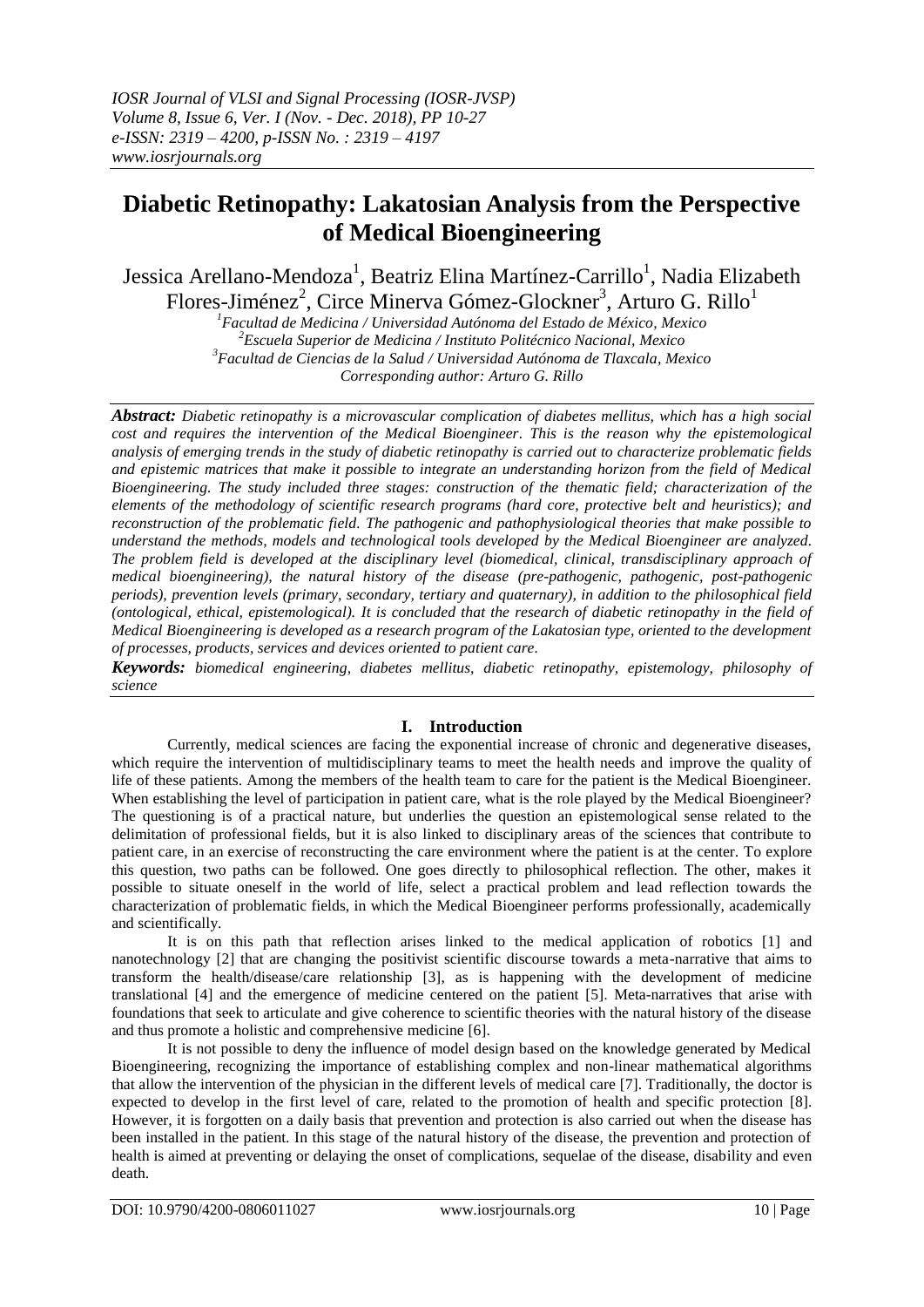In this order of ideas, diabetes mellitus (DM) in general, and diabetic retinopathy (DR) in particular, is shown as a paradigmatic and cutting-edge model for the epistemological analysis that opens up horizons to the conception of the pragmatic task of the Medical Bioengineer; therefore, what is the importance of DR for the Medical Bioengineer?

#### **1.1. Relevance of the DR for the Medical Bioengineer**

DM is a chronic and multifactorial disease, which occurs when the pancreas does not produce enough insulin or there is tissue resistance to it, causing the homeostatic balance of glucose is altered, and consequently, the patient is in a state permanent hyperglycemia [9]. It is linked to risk factors associated with lifestyle and obesity. In the last 10 years it has emerged as a global pandemic [10]. In 2017 it affected 451 million people in the age range of 18 to 99 years and it is estimated that by 2045, the world population with DM will reach 693 million [11].

Complications of DM are secondary to macro and microvascular injuries [12]. The chronicdegenerative nature of DM characterizes it by inducing complications associated with macrovascular injuries, among which stand out: coronary heart disease, myocardial infarction and peripheral vascular disease. Complications associated with microvascular injuries include: end-stage renal disease, neuropathy and retinopathy [12,13].

DR is one of the main complications of DM that generates visual disability in adults of productive age; it is attributed that it affects the third part of patients with long-standing DM; however, it has been reported that the incidence of diabetic retinopathy in general, and proliferative diabetic retinopathy in particular, have decreased since 1990 to date [13,14]. This decrease is attributed to the control of risk factors, timely diagnosis of DM through screening programs, introduction of more efficient retinal treatments, as well as the reduction of tobacco consumption. However, it is estimated that by 2030, 191 million people will develop DR and 56.3 million with vision-threatening diabetic retinopathy (VTDR) [15].

Getting to lose sight of potentially preventable diseases, has social, economic and cultural implications that end up affecting the quality of life of the patient with DM; therefore represents an area of opportunity for the development of mathematical models that make it possible to understand the evolution of DM in its progression to DR [16], in addition to the design and operation of equipment and devices that help rehabilitate the visual capacity of patients with DR [17]. Advances in the understanding of the pathogenesis, pathophysiology and evolution of DR towards blindness have determined the intervention of the Medical Bioengineer at a preventive, diagnostic, therapeutic and rehabilitation level. At a preventive level, the devices used to determine the blood glucose control level [18], as well as the equipment used to monitor blood pressure and blood lipid levels, stand out. It also includes devices for screening and timely identifying retinal lesions [19]. At the diagnostic level, devices based on image processing stand out [20]. For the treatment of RD, photocoagulation and laser therapy, intraocular pharmacological intervention and ocular surgery stand out [21]. The rehabilitation of the visual system is aimed at the application of visual prostheses and implants that contribute to restoring visual function in the patient with blindness or decreased visual capacity [22,23]. The potential participation of the Medical Bioengineer in the VTDR, determines the need to understand the natural and social history of the health-disease process associated with DR, in order to recognize the chain of biological events that range from the persistence of risk factors to the installation of blindness in the patient with DM.

#### **1.2. Natural history of diabetic retinopathy**

The risk factors that increase the incidence of DR are: hyperglycemia, hypertension, dyslipidemia, duration of DM, pregnancy, puberty, and cataract surgery [15]. The persistence of these risk factors affects the progression of DR, going through the following stages: non-proliferative diabetic retinopathy (NPDR), proliferative diabetic retinopathy (PDR) and diabetic macular edema (DME) [24]. According to the progression of the retinal lesions, each stage is disaggregated to define the degree of severity in the evolution of the disease (Table 1).

The risk factor of importance for the development and evolution of DR is the duration of DM, to which the glycemic control is associated. When DR is installed, glycemia acquires the greatest importance among risk factors, since it determines the homeostasis of the ocular internal environment and the retinal metabolism in DM. Diabetic retinopathy progresses sequentially when there is no adequate control, linking the alterations to the microvascular changes that are observed progressively in the retina; and will lead to a decrease in oxygen concentrations, causing the oxygen demand to increase. In this case, it is important to note that the retina has exceptionally high metabolic demands and the neural function depends on the constant availability of oxygen and nutrients [25,26].

Initially, DR is characterized by vascular anomalies in the retina, which evolve to the appearance of microaneurysms, intraretinal hemorrhages, venous dilatation and cotton-wool spots [27]. The next stage is characterized by alterations dependent on the increase in vascular permeability, which leads to thickening of the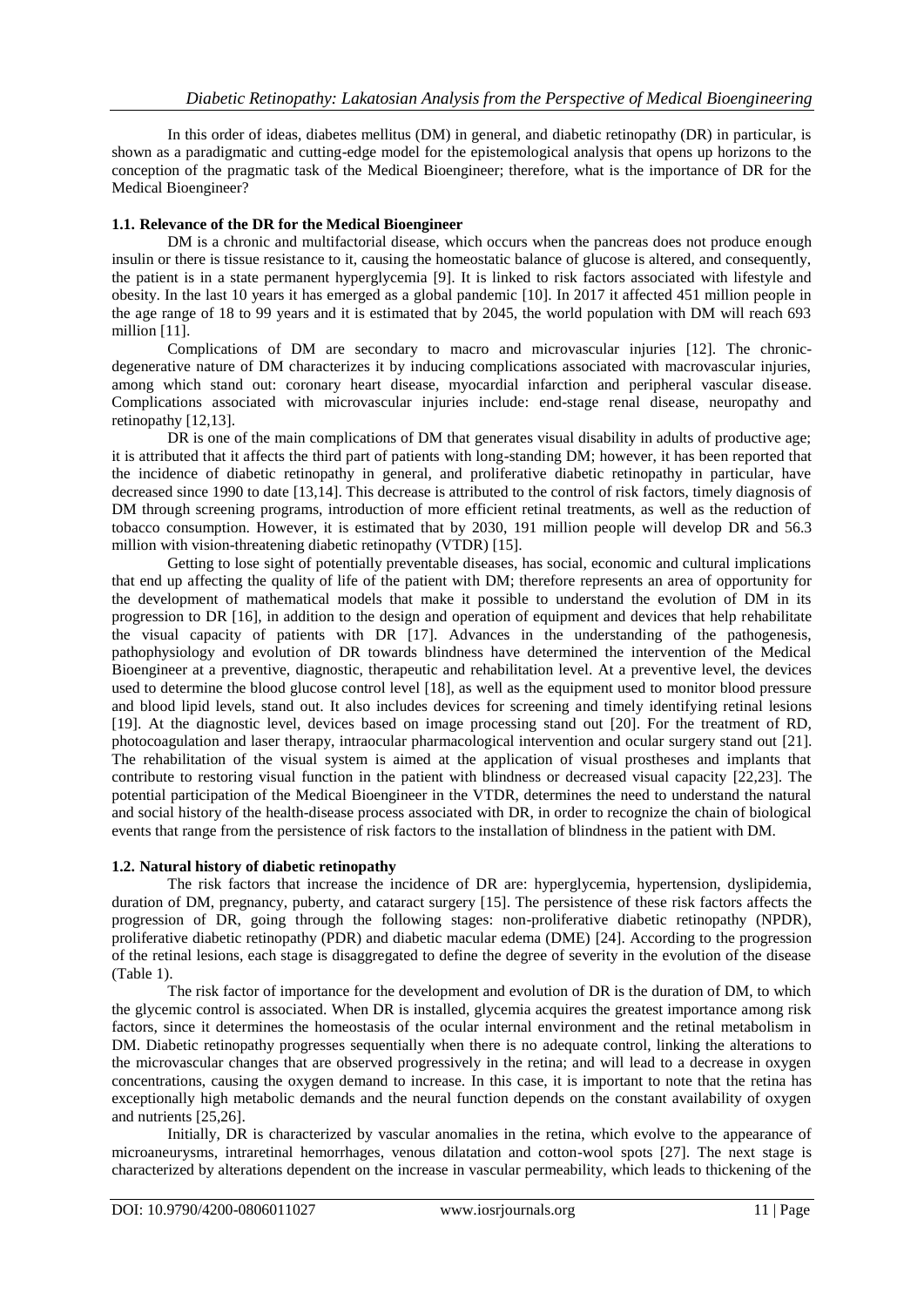retina associated with edema produced by extravasation of liquids and deposits of lipids that constitute hard exudates [24]. The blood vessels dilate, form loops and beading, increasing the extravasation that shows up as retinal hemorrhage and extensive exudates [28].

|                            | <b>Table 1:</b> Progression of feunal disease associated with DIM                                     |
|----------------------------|-------------------------------------------------------------------------------------------------------|
| Progression of the disease | Characteristics                                                                                       |
| Retinopathy not apparent   | There are no retinal abnormalities                                                                    |
| Slight NPDR                | Existence only of microaneurysms                                                                      |
| Moderate NPDR              | More than just microaneurysms but less than serious NPDR                                              |
| Serious NPDR               | More than 20 intraretinal hemorrhages in each of four quadrants.                                      |
|                            | Definite venous beading in two or more quadrants                                                      |
|                            | Prominent Intraretinal microvascular abnormalities (IRMA) in one or more quadrants                    |
|                            | Prominent IRMA in one or more quadrants                                                               |
| <b>PDR</b>                 | Neovascularization                                                                                    |
|                            | Vitreous/preretinal hemorrhage                                                                        |
| DME apparently absent      | No apparent retinal thickening or hard exudates in posterior pole                                     |
| DME apparently present     | Some apparent retinal thickening or hard exudates in posterior pole                                   |
| DME present                | Mild diabetic macular edema: some retinal thickening or hard exudates in posterior pole but distant   |
|                            | from the center of the macula                                                                         |
|                            | Moderate diabetic macular edema: retinal thickening or hard exudates approaching the center of the    |
|                            | macula but not involving the center                                                                   |
|                            | Severe diabetic macular edema: retinal thickening or hard exudates involving the center of the macula |

**Table 1:** Progression of retinal disease associated with DM

Source: American Academy of Ophthalmology Retina/Vitreous Panel [24].

The microvascular damage in advanced stages, induces the appearance of new vessels prone to generate vitreous hemorrhage, they are observed mainly in the optic disc, although they can develop in the iris and the angles of the anterior chamber producing neovascular glaucoma [29]. This stage of neovascularization is associated with ischemia, vasoconstriction and fibrosis in the retina. Retinal ischemia is attributed to the gradual closure of the retinal vessels, which induces alterations in the oxygen and nutrient perfusion required by the retina [24]. Fibrosis will lead to epiretinal membrane formation, vitreoretinal traction bands, traction or rhegmatogenous retinal detachment [30]. Finally, there is macular edema characterized by thickening of the retina and hard exudates adjacent to the center of the macula; They induce center-involving macular edema or non-center-involving macular edema [31].

The understanding of the evolution of DM, towards the loss of vision through the progression of the injuries produced in the retina, has led to the identification of indicators that allow the evaluation of the progression of DR. Among these is the digital analysis of images and biomarkers. The digital analysis of images allows to identify the caliber of the retinal vessels, the tortuosity of the vessels, the fractal dimension and the bifurcation angles; as well as the quantification of retinal vessel flow and level of oxygen concentration in blood vessels by means of non-invasive techniques that make it possible to obtain and process retinal images (wideangle imaging systems, ultrawide field retinal imaging, wide-angle fluorescein angiography) [26].

The traditional concept of a biomarker is stated as "a defined characteristic that is measured as an indicator of normal biological processes, pathogenic processes or responses to an exposure or intervention" [32]. However, it is also considered as "a biological molecule found in blood, or other bodily fluids, or tissue which represents a sign of a normal or abnormal process of a condition or disease" [33]. For the field of Medical Bioengineering, biomarkers linked to the disease are of interest, since they will show the progression of retinal lesions. These include genetic markers, microaneurysm replacement, subclinical macular edema, decreased percentage of retinal thickening [34].

## **1.3. The purpose of the study**

Analyze epistemologically the emerging trends in the study of DR to characterize problematic fields and epistemic matrices that make it possible to integrate a horizon of understanding from the field of Medical Bioengineering.

## **II. Method**

Even though research related to DR is relatively recent, it is based on logic of scientific research that has led to its rapid development, based on the dialectic of the construction and rational reconstruction of the thematic field of this disease. To explore this line of reflection, a methodological horizon was constructed, delimited by the following criteria: starting point, represented by the qualitative research that takes shape in the documentary analysis; the direction of the gaze that takes shape in the interpretive paradigm of hermeneutics in its application to the health-disease process [35]; horizon of the look that is operated through the lakatosian approach of the Methodology of Scientific Research Programs (MSRP) [36] specifying in the design of the study.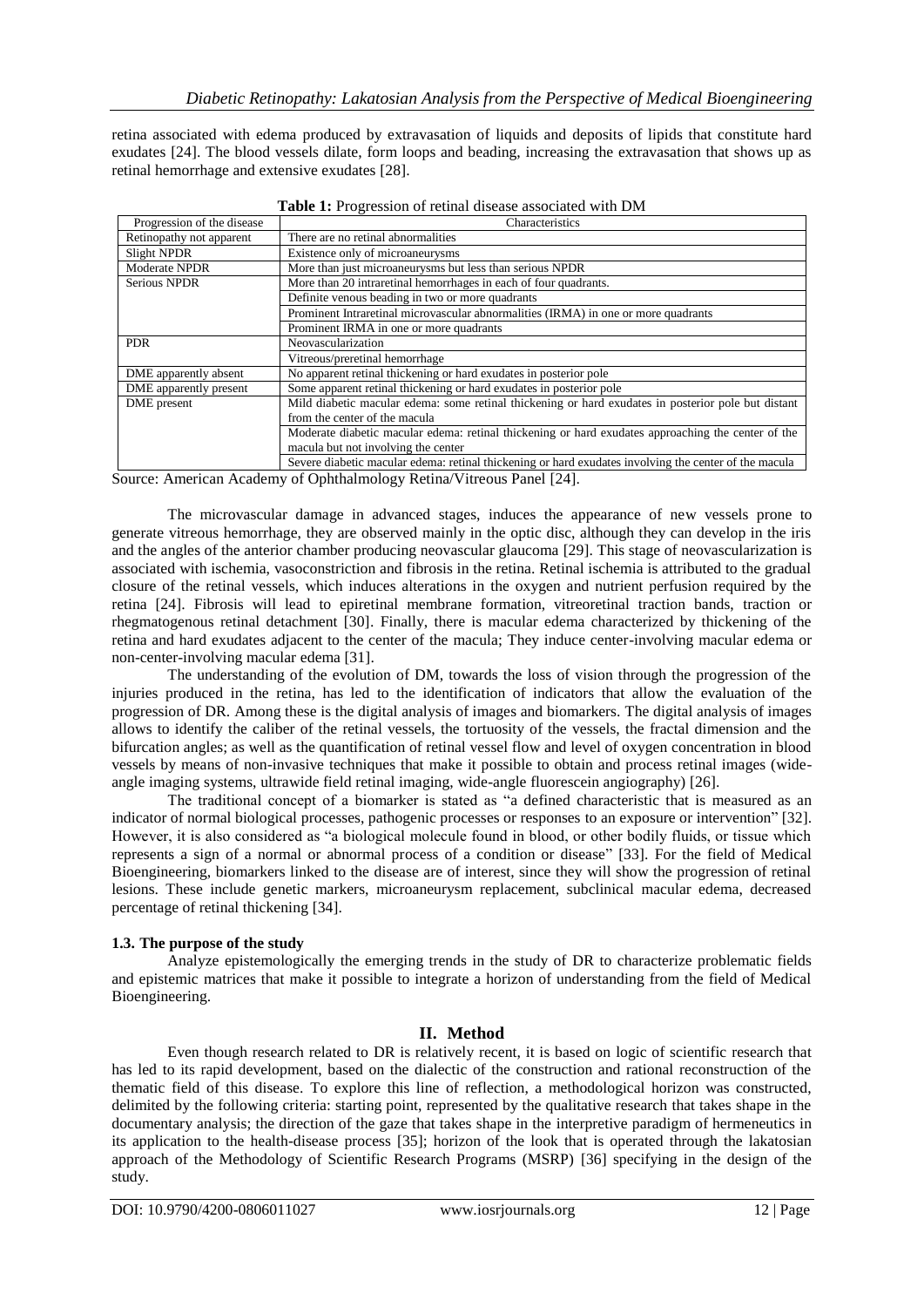In this context, the elaborated methodological horizon contributes to establish the closeness between the scientific research of DR and epistemological reflection, so that the development of the study was divided into three stages [37]. The first delimited the bibliohemerographic content to construct the thematic field diachronically and synchronously from categories of analysis and identify the internal and external history of the DR. In the second, the components of the research program were determined: hard core, protective belt and heuristic (positive and negative). In the third, several problematic fields were identified.

#### **2.1. First stage: construction of the thematic field**

The thematic field represents the analytical-conceptual delimitation of the DR. It allows placing the subject in the process of opening reality through problematization mechanisms that involve the historical and articulated reconstruction of the real concrete (that is, the natural history of the DR), with the level of abstraction produced during the cut of the reality that leads to the development of research processes [38-40]. The thematic field, in this case, is the spatio-temporal cognitive dimension where reality and research processes are articulated, so that it is fed systematically by the question-answer dialectic of the problematization.

The construction of the thematic field in the study corresponds to the reconstruction of the internal historical development from the objective knowledge derived from the logic of the scientific discovery, to give way to the external history [36,41,42]; that is, to the social conditions in which the logical processes of DR research are developed.

At this stage, the following categories of analysis were determined: "diabetic retinopathy", "bioengineering", "medical bioengineering". These were used as Medical Subject Heading (MeSH) terms to retrieve articles from the databases of medical journals included in PubMed-NCBI and PMC-NCBI [43].In the period comprised between 2014-2018, a total of 27,311 records of publications related to DR were identified; Limiting the search with "bioengineering", 1,475 records were identified, and 1,019 records with "medical bioengineering". Relevant publications were retrieved through the secondary search system (Pearling) [44]. The review was conducted between January and October 2018. Only the scientific literature published in English was included.

#### **2.2. Second stage: identification of elements of the MSRP**

After having made the theoretical cut from the categories of analysis to characterize the thematic field of the DR, we proceeded to the identification of the elements of the MSRP: hard core, protective belt and DR heuristics; representing with it the scientific reconstruction that underlies in the logic of the investigation directed to clarify the pathogenic and physiopathological processes of the DR and to derive from there, the problematic field in the following stage. In this sense, the epistemological approach of the study focuses on the Lakatosian epistemological perspective exposed in the MSRP, which makes it possible to identify rival research programs as well as progressive and stagnant problems [41].

For Lakatos [36], the MSRP is the descriptive unit of the scientific advances in which sequentially scientific theories are integrated with space-time continuity, so that it is configured in the epistemological analysis unit.

The hard core is the structure that characterizes the MSRP and is integrated with general hypotheses, theories or universal statements that provide stability and support the entire MSRP. The hard core includes the scientific knowledge that has been conventionally accepted by the scientific community and is considered irrefutable [36,37,45].

The protective belt is composed of explicit auxiliary hypotheses, observation statements and assumptions that underlie the description of the initial conditions. It is located on the periphery of the hard core, having the function of protecting it; although it also interacts with him dynamically and thus update the MSRP [36,37,45].

The heuristic refers to the methodological rules that have allowed the development of research processes through the conceptual, methodological and empirical organization of the MSRP. The methods that must be avoided make up the negative heuristic and imply the impossibility of modifying the hard core, because the logical form of the *modus tollens* underlies it (the way that denies, denies); that is, the fundamental logical rule fully acceptable in a scientific discipline because of its high empirical content. The suggestions that make possible changes in the hard core constitute the positive heuristic, in a way that defines methods and problems to make sense of the protective belt from the construction of auxiliary hypotheses; reason why it anticipates the possibility that empirical evidences are identified that compete with other data obtained empirically [36,37,45].

## **2.3. Third stage: development of the problematic field**

The problematic field is the articulation of a set of research problems that derive from the demarcation of the thematic field and is constructed from processes of clipping of reality sustained in problematization processes [38-40]. The problematization as a cognitive tool to develop the problematic field is generated by the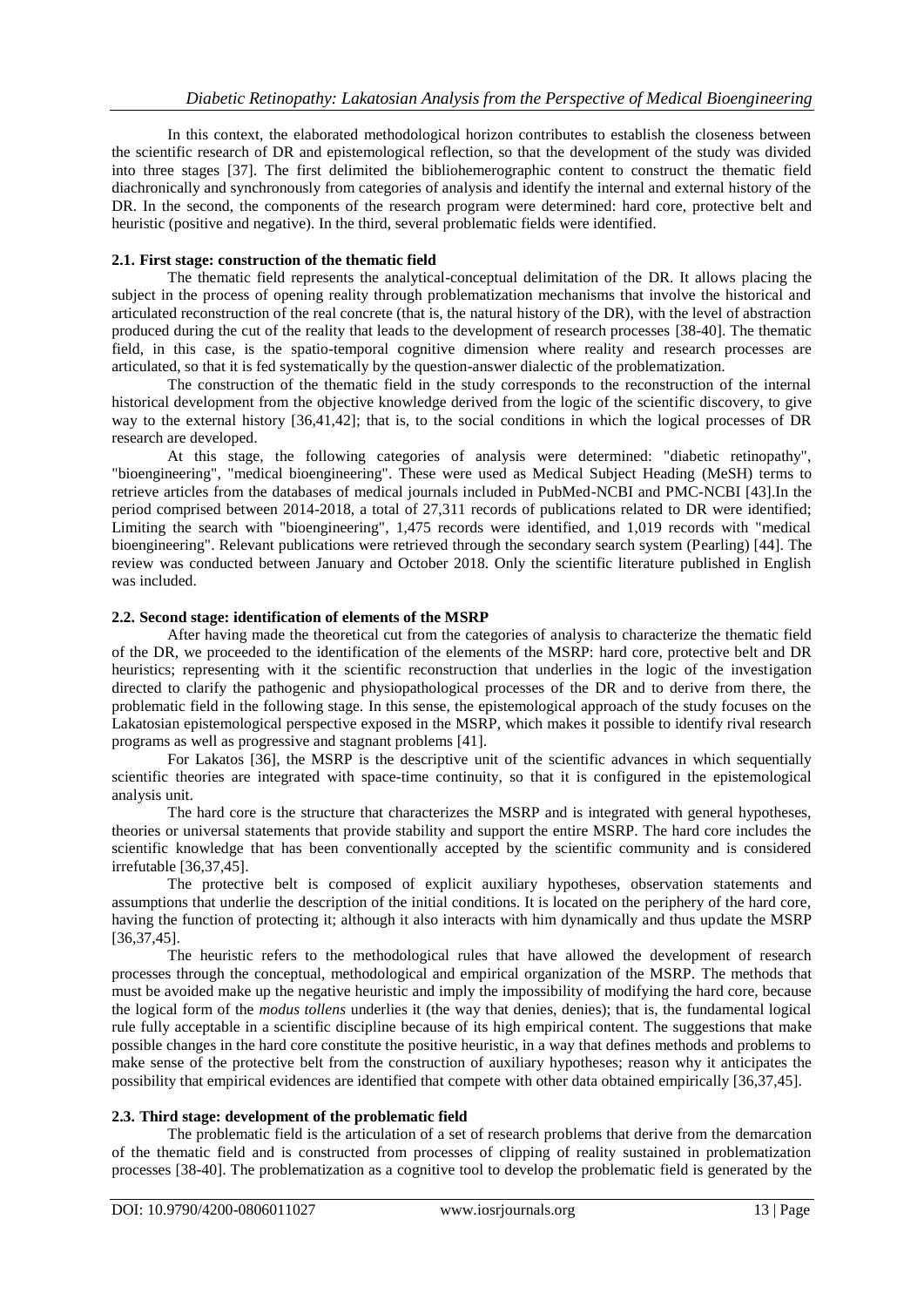dialectic of question and answer. The questions arise from the questioning that is made to reality and the answer is inscribed in the hard core. When identifying unanswered questions, it is incorporated into the problematic field and will result in the outline of auxiliary hypotheses that will give meaning to the research processes. The problematic fields are contained in the thematic field and establish relationships with each other, configuring themselves in networks of problems [37].

#### **III. Results**

DR is a microvascular complication of DM, associated with long-standing hyperglycemia, and leads to the loss of the patient's visual capacity. It was described in 1855 by Eduard von Jaeger and the association with DM was confirmed in 1876 by Leber [46]. Arthur Ballantyne's studies carried out in 1945 showing the hair alterations related to the progression of DR, as well as studies aimed at testing endothelial cell dysfunction, and the use of fluorescein angiography, consolidated the paradigm of DR as a disease microvascular [47].

The elaboration of the ontological construct of the DR was a process that dates back more than 200 years (Table 2), but it is in 1851 when the first technological revolution is presented with the construction of the ophthalmoscope, making it possible to explore the fundus of the eye in patients with DM [48]. Eduard von Jaeger recognized the importance of exploring the inside of the eye and capture his observations in images, so he built an ophthalmoscope integrating the optical principles enunciated by Helmholtz and Ruete, and he also created a color atlas containing 21 images of the fundus [49].

However, the analysis of the pathogenic and pathophysiological mechanisms of DR from the approach of Medical Bioengineering requires the understanding of the visual function that man has. In this sense, the physiology of human vision is a process characterized by the transduction of light signals that come from the environment, to direct them to the central nervous system where images that allow man to visually explore his world of life will be integrated.

| Year | Author                             | Event                                                                         |
|------|------------------------------------|-------------------------------------------------------------------------------|
| 1798 | John Rollo                         | Describes concurrent ophthalmic lesions in patients with DM                   |
| 1846 | Appolinaire Bouchardat             | Report the decrease in vision in patients with DM                             |
| 1851 | Herman von Helmholtz               | Build the ophthalmoscope                                                      |
| 1855 | Eduard von Jaeger                  | Description of the DR using an ophthalmoscope                                 |
| 1869 | Henry Noves                        | Determined the correlation between diabetes and macular lesions               |
| 1876 | Leber                              | Confirmation of the association of finding of the DR with DM                  |
| 1921 | Frederick Banting,                 | Discovery of insulin                                                          |
|      | <b>Charles Best</b>                |                                                                               |
| 1945 | <b>Arthur James Ballantyne</b>     | Histopathological confirmation in specimens of hair changes in DR             |
| 1950 | Gerhard Meyer-Schwickerath         | Reports on the treatment of retinal disorders with photocoagulation           |
| 1963 | Paul Wetzig                        | Introduces photocoagulation to the patient's clinical treatment               |
| 1968 | Airlie House Symposium             | The standardized DR classification system is elaborated                       |
| 1979 | Diabetic Retinopathy Study         | The efficacy of pan-retinal photocoagulation for proliferative DR is          |
|      | Research Group                     | confirmed                                                                     |
| 1985 | Early Treatment of Diabetic        | The efficacy of focal laser treatment for diabetic macular edema is           |
|      | <b>Retinopathy Study</b>           | confirmed                                                                     |
| 1993 | Diabetes Control and Complications | It is demonstrated that the intensive control of glycaemia decreases the risk |
|      | Trial                              | of developing DR patients with type 1 DM                                      |
| 1998 | United Kingdom Prospective         | It is demonstrated that the intensive control of glycaemia decreases the risk |
|      | Diabetes Study                     | of developing DR patients with type 2 DM                                      |

**Table 2:** Diachronic dimension in the construction of the DR concept

Source: Wolfensberg and Hamilton [46], Shah and Gardner [47], Matuszewski et al [48], Kalantzis et al [49].

Human vision is composed of three functional components: optical, receptor and central neurophysiological [50].

The optical function falls on the anatomical structure of the eye, which behaves like a camera. For this reason, it is important to incorporate basic principles of optics such as: the refraction of light and the physics of lenses; which allows analyze the refractive index, as well as the focal distance, the depth of focus and calculate the dioptric power of a lens [51]. In this process, the cornea, the lens, the iris and the pupil participate, muscular structures that regulate the accommodation (suspensory ligaments, ciliary muscle) as well as the eye movements (intrinsic and extrinsic muscles of the eye), and nervous (parasympathetic nerve signals from of the nucleus of the third cranial nerve located in the brainstem) [52]. In this context, the eye becomes a sensorimotor unit that enables the binocular vision and spatial orientation that characterizes the human being.

Epistemologically two theories have been constructed to explain binocular vision and spatial orientation: empiricist theory and nativist theory [53]. The empiricist theory, circumscribed to the Galilean scientific tradition [54], holds that binocular vision and spatial orientation depend on ontogenetic development; that is to say, they are functions that are acquired by trial and error through the experience in which the other senses participate, especially the kinesthetic one [53]. The nativistic perspective considers that binocular vision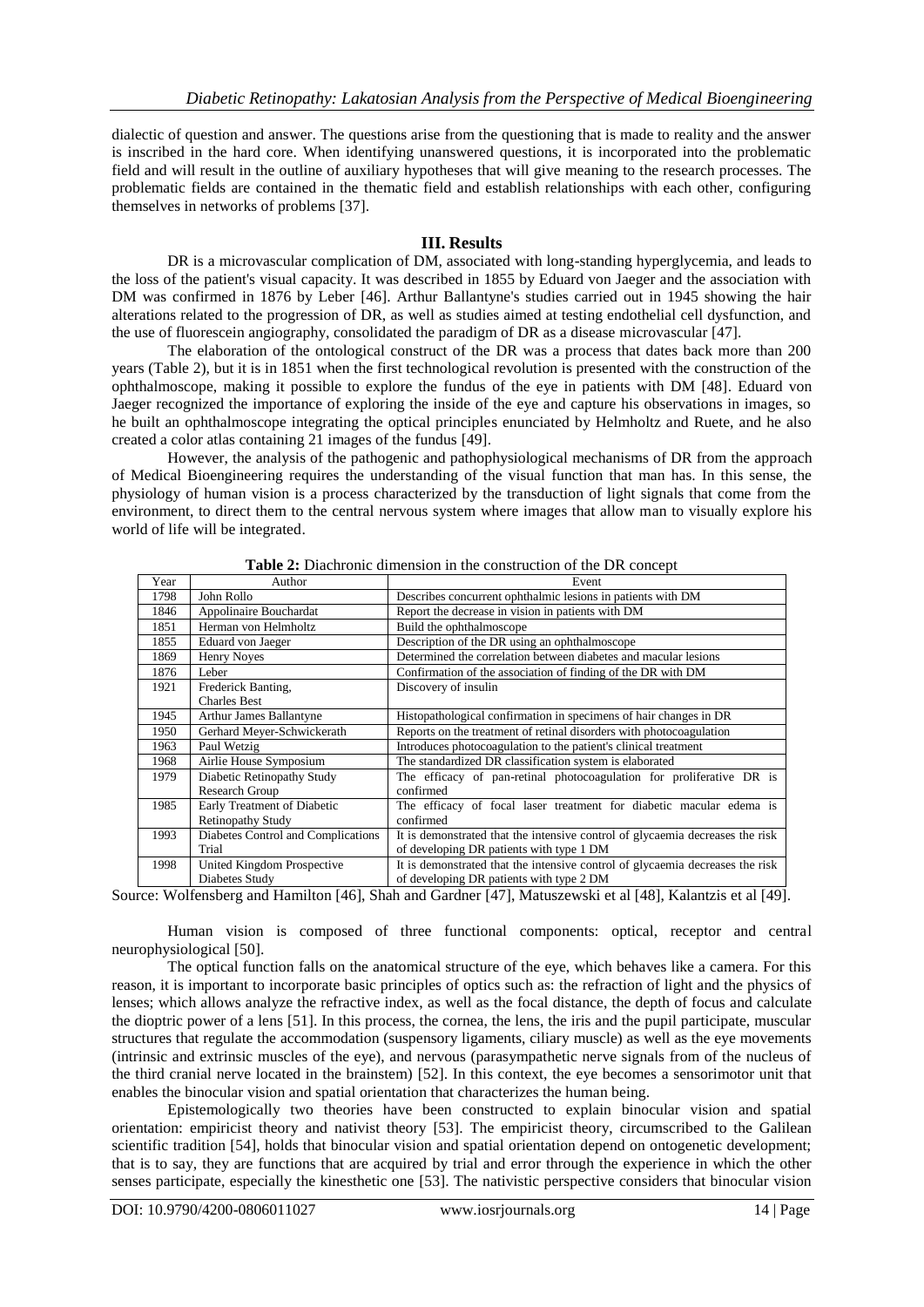and spatial orientation are acquired phylogenetically; that is, both functions are innate and are determined by the anatomical and physiological organization of the visual system [53], which is why it is located in the scientific tradition of an Aristotelian nature [55].

The anatomical, geometric and physiological structure of the retina has its own mystery, for it has fascinated both Eduard von Jaeger [56] and Santiago Ramón y Cajal [57]. The retina is the fundamental structure that performs the receptor function of the visual system. It is a thin structure, integrated by multiple layers between which the neuronal bodies are located; reason why it is considered that it has two components: the neuroretina and the retinal pigment epithelium [58]. Neuroretin is basically integrated into three layers of nerve cells and two plexiform layers [59]; however, a more detailed description of the human retina shows that its architecture integrates several laminar regions that, in addition to differing structurally, fulfill specific functions (Table 3) [60,61].

In this context, the retina is traditionally presented as a tissue in which photoreceptor cells are concentrated that have the function of transducing and driving the light stimulus from the environment, into the visual cortex and, consequently, constructing the image in the consciousness of the human being. However, scientific studies using technological advances in microscopy, imaging and cellular marking, show the retina as a neuronal circuit that transcends the conception of a simple space-time luminous pre-filter, and is oriented towards the conception of work networks that selectively and specifically process the luminous information [62].

| Retinal layer         | Characteristics                                                                                           |  |  |  |  |  |
|-----------------------|-----------------------------------------------------------------------------------------------------------|--|--|--|--|--|
| limiting<br>Internal  | Structure of basement membrane formed by the footpads of Müller cells.                                    |  |  |  |  |  |
| membrane              |                                                                                                           |  |  |  |  |  |
| Layer of nerve fibers | Formed by ganglion cell axons, it transports the visual signal to the visual cortex in the brain through  |  |  |  |  |  |
|                       | the optic nerve.                                                                                          |  |  |  |  |  |
| Ganglion cell layer   | It contains the bodies of amacrine and ganglion cells cells.                                              |  |  |  |  |  |
| Inner plexiform layer | It contains synapses of the neural networks that are established by connecting the second order           |  |  |  |  |  |
|                       | neurons (bipolar and amracrine cells) with the dendrites of the ganglion cells.                           |  |  |  |  |  |
| Inner nuclear layer   | It contains the cell bodies of the bipolar, horizontal and amacrine cells.                                |  |  |  |  |  |
| Outer plexiform layer | Formed by axons of photoreceptor cells and their synapses with bipolar cells. It contains synapses of     |  |  |  |  |  |
|                       | neural networks that are established between the photoreceptor cells that connect with the second         |  |  |  |  |  |
|                       | order neurons (bipolar and horizontal cells). In general, bipolar "on" cells end on the inner side of the |  |  |  |  |  |
|                       | inner plexiform layer and the "off" bipolar cells end on the outer side of the inner plexiform layer.     |  |  |  |  |  |
| Outer nuclear layer   | It contains nuclei of photoreceptor cells (cones and rods).                                               |  |  |  |  |  |
| limiting<br>External  | It is not a true membrane. It is formed by structures of union of cellular bodies of cones, rods and      |  |  |  |  |  |
| membrane              | Müller cells. Separates the internal and external segments of the nuclei of the photoreceptors.           |  |  |  |  |  |
| Rod and cone layer    | Composed by the external and internal segments of the photoreceptors (cones and rods); it houses the      |  |  |  |  |  |
|                       | extensions of these receptors towards the pigmentary layer. The outer segment contains stacks of          |  |  |  |  |  |
|                       | membrane discs, which enclose visual pigment molecules and are constantly renewed.                        |  |  |  |  |  |
| Retinal<br>pigment    | It is the outermost layer of the retina. It is located below the photoreceptors; that is, between the     |  |  |  |  |  |
| epithelium            | neuroretina and the choroid. It is a monolayer of cuboidal cells containing melanosomes from which        |  |  |  |  |  |
|                       | the cells obtain their pigmented color. The extracellular space between the photoreceptors and the        |  |  |  |  |  |
|                       | RPE contains a fundamental glycosaminoglycan substance (inter-photoreceptor matrix).                      |  |  |  |  |  |
| Bruch membrane        | The basal membrane of the retinal pigment epithelium comprises the cuticular portion (inner layer) of     |  |  |  |  |  |
|                       | the Bruch membrane. The rest of Bruch's membrane is composed of an internal collagen zone, a              |  |  |  |  |  |
|                       | central zone of elastin, an outer collagenous zone and the basal membrane of the choriocapillary layer.   |  |  |  |  |  |
|                       | The Bruch membrane separates the retina and the RPE from the underlying choroid. Defects within           |  |  |  |  |  |
|                       | this membrane promote the growth of choroidal vessels in the subretinal space in choroidal                |  |  |  |  |  |
|                       | neovascularization.                                                                                       |  |  |  |  |  |
|                       |                                                                                                           |  |  |  |  |  |

| Table 3: Layers of the human retina |  |  |  |  |  |  |
|-------------------------------------|--|--|--|--|--|--|
|-------------------------------------|--|--|--|--|--|--|

Source: Gupta et al [58], Wässle and Boycott [59], Hoon et al [60], Masland [61].

The retina occupies approximately 66% of the inner back of the eyeball; it has as limit previous to the *ora serrata*. Topographically the retina is divided into the following regions: macula, fovea, peripheral retina, and the optic nerve region. The macula has a diameter of 5-6 mm and a cone density of 4,000 to 5,000 / mm<sup>2</sup>. In the center of the macula is the fovea, which has a diameter of 1.5 mm, has a cone density of  $15,000 / \text{mm}^2$  [63]; in addition, the fovea cones can establish synapses with 5 ganglion cells, while in the rest of the retina, a ganglion cell can be connected with 130 different photoreceptors. These characteristics of the fovea make it possible to participate in visual acuity and color vision [58,64]. In contrast, it highlights that the peripheral retina contains around  $5,000$  cones / mm<sup>2</sup> and up to 150,000 rods / mm<sup>2</sup> [65].

The light signals from the environment are finally processed in electrical signals, which after being processed in the retina are transmitted to the brain, reaching the primary visual cortex, to trigger the processes of visual perception and unconscious behavior such as: eye movements, pupillary reflexes, and circadian rhythms. Returning to the interest and objective of the study, we explore below the horizon of meaning.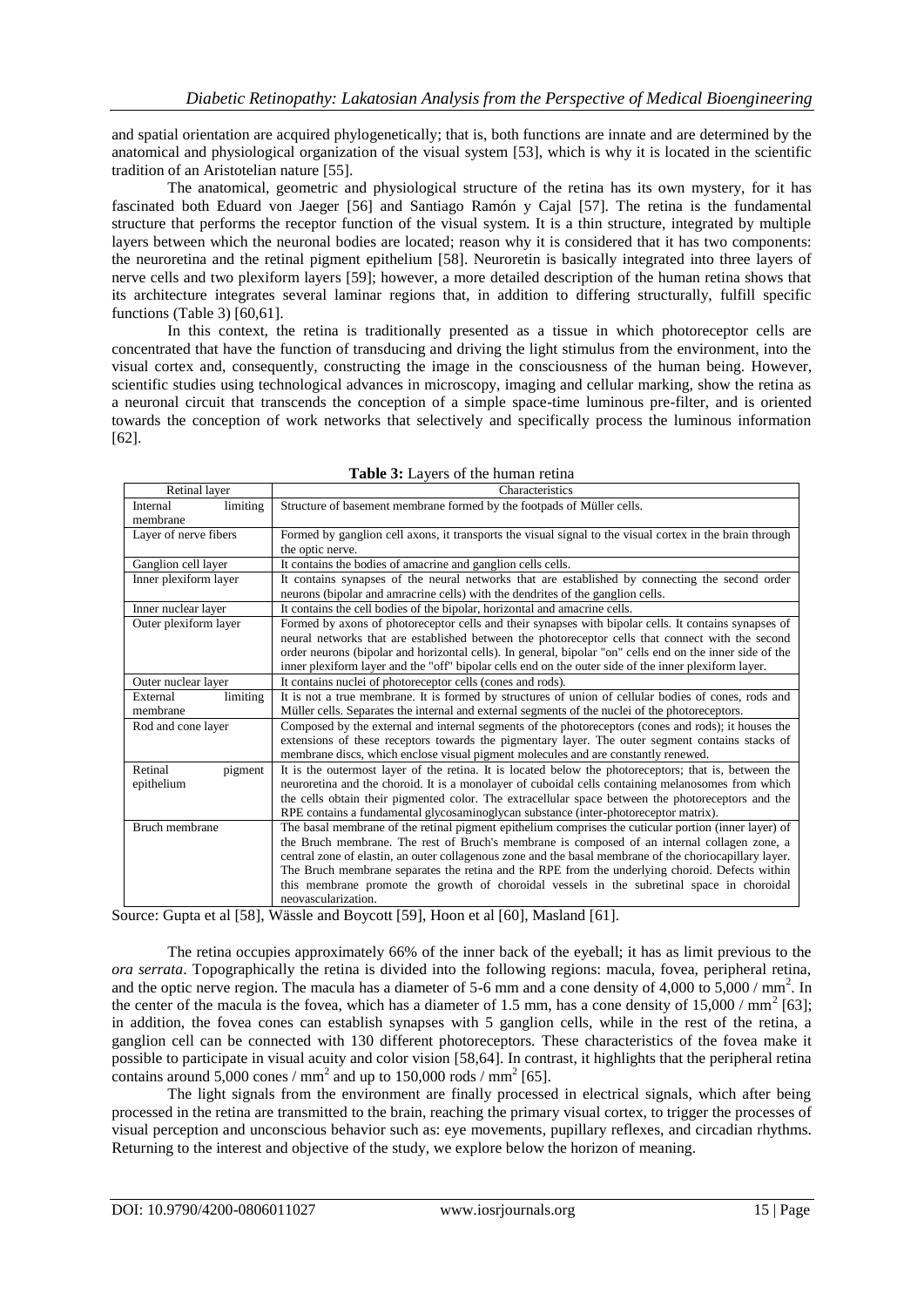## **3.1. Horizon of meaning**

Understanding the DR is shown as a multidisciplinary task of high complexity, so that each discipline is transiting its own path of scientific inquiry. In this sense, biomedical researchers in the area of health sciences are directed to characterize the biological, cellular and molecular mechanisms that participate in the normal and pathological functions of the retina; Medical Bioengineers, like the other disciplines of medical engineering, are directed to the development of devices of clinical and scientific utility; while social scientists are oriented to the sociological and anthropological analysis of DR and the appropriation of technology in the daily life of the patient. Finally, the path of the medical humanities, undoubtedly the least traveled of all, ventures into the understanding of a personalized, holistic and comprehensive medicine where the DR is incorporated into the patient's worldview, impacting the visual arts, the history of the concept, and the conceptual structure of the scientific and conceptual advances of specific problematic fields that affect the patient's daily life when interacting with their world of life; or, problems of a philosophical nature such as "the neural correlation of consciousness" [66].

In this context, and following the path of teleological reflection that prevails in Medical Bioengineering, the different paradigms that are developed are based on the unity of the visual system, already enunciated by Ramón y Cajal in 1933 [67], which implies the recognition of the integration between structure and function of the cells that participate in human vision at the retinal level. Because of its histological and functional nature, the retina is shown, first, as a window into the world of life, and then, as the threshold to look into the interior of the human brain. Thus, the eye is shown, from the Galilean tradition, as an optical instrument that is equated with a photographic camera, and from the teleological tradition, as a computational system sustained in the network of circuits that express the connectivity of the retinal cells.

The retinal mystery that is gradually elucidating is determined by the complexity of the human vision; which is not limited to the perception of the existing objects in the patient's life and has been reduced to binocular vision and orientation spatial, but in understanding the ability of the retina to participate in the analysis of the movement of objects, as well as in the identification of recognition patterns of objects. These functions are performed on the retina by eight cell lines (table 4) [58,68], which have been described from the histological, biochemical, physiological and electrophysiological point of view. But it is through the integration of physics, mathematics, biology, and computer science, the point of convergence offered by a direction to the development of Medical Bioengineering in the DR field, favoring the incorporation of areas of opportunity to the evaluate the DR paradigm as a microvascular disease, among which stand out: computer science, robotic vision, and artificial intelligence.

| Cell Types       | Characteristics                                                                                                      |
|------------------|----------------------------------------------------------------------------------------------------------------------|
| Cones            | Photoreceptor cell that contains iodopsima, includes three types: S-cones, represent 16% and are stimulated in       |
|                  | a wavelength range of 420 nm (blue); M-cones represent 10% stimulating at a wavelength of 532 nm (green);            |
|                  | and L-cones that represent 74% and are stimulated at a wavelength of 558 nm (red). They participate in the           |
|                  | color vision.                                                                                                        |
| Rods             | Photoreceptor cell containing rhodopsin; they participate in night vision and peripheral vision.                     |
| Retinal pigment  | They facilitate the diffusion of nutrients from the choroid to the external neuroretina retina, as well as the       |
| epithelial cell  | elimination of the photoreceptor segments. Each cell serves up to 45 photoreceptors.                                 |
| Horizontal cells | Two cell types have been identified. They are, mainly, GABAergic neurons (y-aminobutyric acid), which                |
|                  | connect to cones or rods and establish synapses with bipolar cells, where the "on" and "off" responses are           |
|                  | generated to regulate signal transduction.                                                                           |
| Bipolar cell     | Ten cell types have been identified. They are glutamatergic or glycinergic neurons, which connect the                |
|                  | photoreceptor cells ultimately with the dendrites of the ganglion cells in the outer plexiform layer.                |
| Amacrine cell    | 24 cell types have been identified. They receive excitatory glutamatergic input stimuli from bipolar cells and       |
|                  | input stimuli primarily inhibitory to other amacrine cells mediated by GABAC receptors. Amacrine cells can           |
|                  | support the synapses with bipolar cells, amacrine cells and / or ganglion cells.                                     |
| Ganglion cell    | Includes 10 types. They receive information by stimuli from bipolar and amacrine cells. They participate in the      |
|                  | receptive field of the retina; thus, the receptor field is the area of the retina whose stimulation can modulate the |
|                  | frequency of discharge of the ganglion cell.                                                                         |
| Müller cells     | They act as specialized glial cells to form retinal scaffolds, support the internal segments of the photoreceptors   |
|                  | and create the acellular fibrous internal limiting membrane.                                                         |

| Table 4: Cell types of the human retina |  |  |  |
|-----------------------------------------|--|--|--|
|                                         |  |  |  |

Source: Gupta et al [58], Masland [68].

In the first level of intervention of the Medical Bioengineering, at the level of the optical function of human vision, devices are developed to determine the optical properties of the eye (table 5), mainly to evaluate the refractive index, the separation of surfaces, the relative central state and the quality of the beam transmitted, as well as the focal length [69]. Although image processing analysis involves both linear and non-linear processes, Fournier's theory [70] is useful for determining the image of the retina with the point scatter function [71] and the optical transfer function.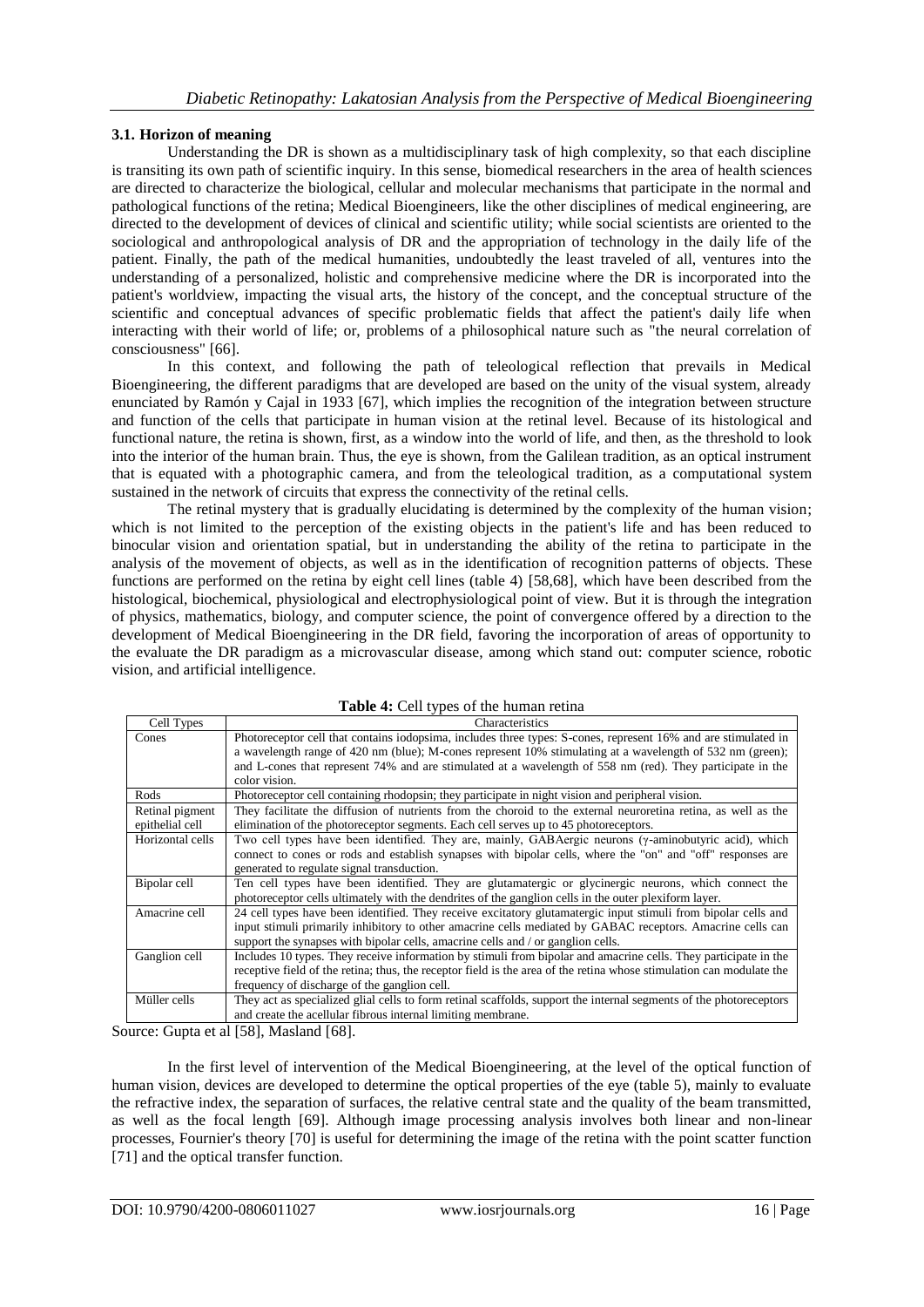In the second level of intervention of the Medical Bioengineering, at the level of the receptor function attributed mainly to the retina, the analysis of the luminous stimulation of the photoreceptor cells is carried out: cones and rods; which results in the processing of electrical signals and images. Yellott et. al. [73] identify three kinds of explanations of the perceptual phenomenon, which are of interest for the development of devices that contribute to the restitution of the visual function of the human being. The perceptual processes included in the first explanation class are "phenomena whose properties can presently be explained in terms of accepted physical principles together with well-established anatomical and physiological properties of the visual apparatus" [73], in addition to representing the phenomena associated with the loss of perceptual information, as is the case of color vision and the function of spatial modulation transfer function. For the case of the DR, it corresponds to the processes described in the hard core section of this communication.

The explanations of class 2, includes the "visual phenomena for which one can envision plausible physiological models, but for which the specific anatomical or physiological mechanisms remain uncertain" [73]. Preceding the paradigm of the loss of perceptual information, it addresses the analysis of light sensitivity phenomena, such as adaptation to light and darkness, linking psychophysical evidence with electrophysiological recordings of photoreceptors, and heterochromatic brightness. In the case of DR, it corresponds to the processes described in the section of the protective belt of this communication. The perceptual phenomena of class 3 enunciated by Yellott et al. are "visual phenomena for which we have no clear conception of even the outlines of a physiological explanation" [73]; as is the case of subjective phenomena such as visual images, visual experiences in dreams and hallucinations.

| Structure      | <b>Optical Property</b>     | Fact                                                                 |  |  |  |  |
|----------------|-----------------------------|----------------------------------------------------------------------|--|--|--|--|
| Eye            | Optical power               | 60 diopters                                                          |  |  |  |  |
|                | Focal length                | $16.7$ mm in air                                                     |  |  |  |  |
| Cornea         | Optical power               | 40 diopters                                                          |  |  |  |  |
|                | Transmission                | It is highly transparent with a transmission greater than 95% in the |  |  |  |  |
|                |                             | spectral range of 400-900 nm.                                        |  |  |  |  |
|                | Refractive index            | $n \approx 1.3765 \pm 0.0005$                                        |  |  |  |  |
| Pupil          | <b>Size</b>                 | Between 1.5 mm and 8 mm                                              |  |  |  |  |
| Aqueous humor  | Refractive index            | $n \approx 1.3335$                                                   |  |  |  |  |
| Crystalline    | Refractive index            | $n \approx 1.40 - 1.42$                                              |  |  |  |  |
|                | <b>Dimensions</b>           | Approximately 4 mm thick and 10 mm in diameter.                      |  |  |  |  |
|                | Optical power in relaxation | 20 diopters                                                          |  |  |  |  |
|                | Optical power in maximum    | 33 diopters                                                          |  |  |  |  |
|                | accommodation               |                                                                      |  |  |  |  |
| Vitreous humor | Refractive index            | $n \approx 1.335$                                                    |  |  |  |  |

|  | Table 5: Optical properties of the eye |
|--|----------------------------------------|
|--|----------------------------------------|

Source: Gross [69].

In this context, electrical signal processing highlights the electroretinographic recording of the retinal electrical signal produced by the excitation of the photopigments that lead to a visual response [74]. In addition, the possibilities of technological application are broadened, as it is focused on obtaining retinal images, so the image is processed to reduce noise, filter the edges, separate the colors and compress the obtained image [75]. Finally, the stimulation of the cerebral cortex makes it possible to reconstruct the image, interpret it, subjectively assign it a specific connotation, so that in the central neurophysiological function, the electrophysiological, image and functional techniques acquire importance for the analysis of movement [76], recognition of patterns [77], objects and other processes occur in the brain [78]. The contributions of Medical Bioengineering to human perceptual phenomena have contributed to explore the relationship between image, brain stimulation and human affectivity [79], and even the neurobiology and neurophysiology of aesthetic judgment [80].

## **3.2. Hard core: logic of the pathophysiological investigation of DR**

The scientific development oriented to the investigation of the physiopathological mechanisms of DR has been based on mechanistic models aimed at supporting the theory of vascular damage [27]. Subsequently, scientific evidence showed decreased retinal ganglion cells [81,82], loss of amacrine cells [83] and the participation of photoreceptors in microvascular damage [84], which substantiated the theory of neuronal damage. The neurodegenerative theory associated with the inflammatory pathogenesis of RD is currently under development [85].

By developing these ways of explanation, with the intention of understanding the evolution of molecular and cellular damage caused by hyperglycemia in the retina of the patient with DM, they recovered, rehabilitated, reconstructed and incorporated knowledge from other scientific disciplines of the natural sciences and the engineering, which have allowed the design of bioelectronic devices used in the diagnosis [86], treatment [87] and rehabilitation [88] of DR, to limit or recover the reduction of vision or blindness.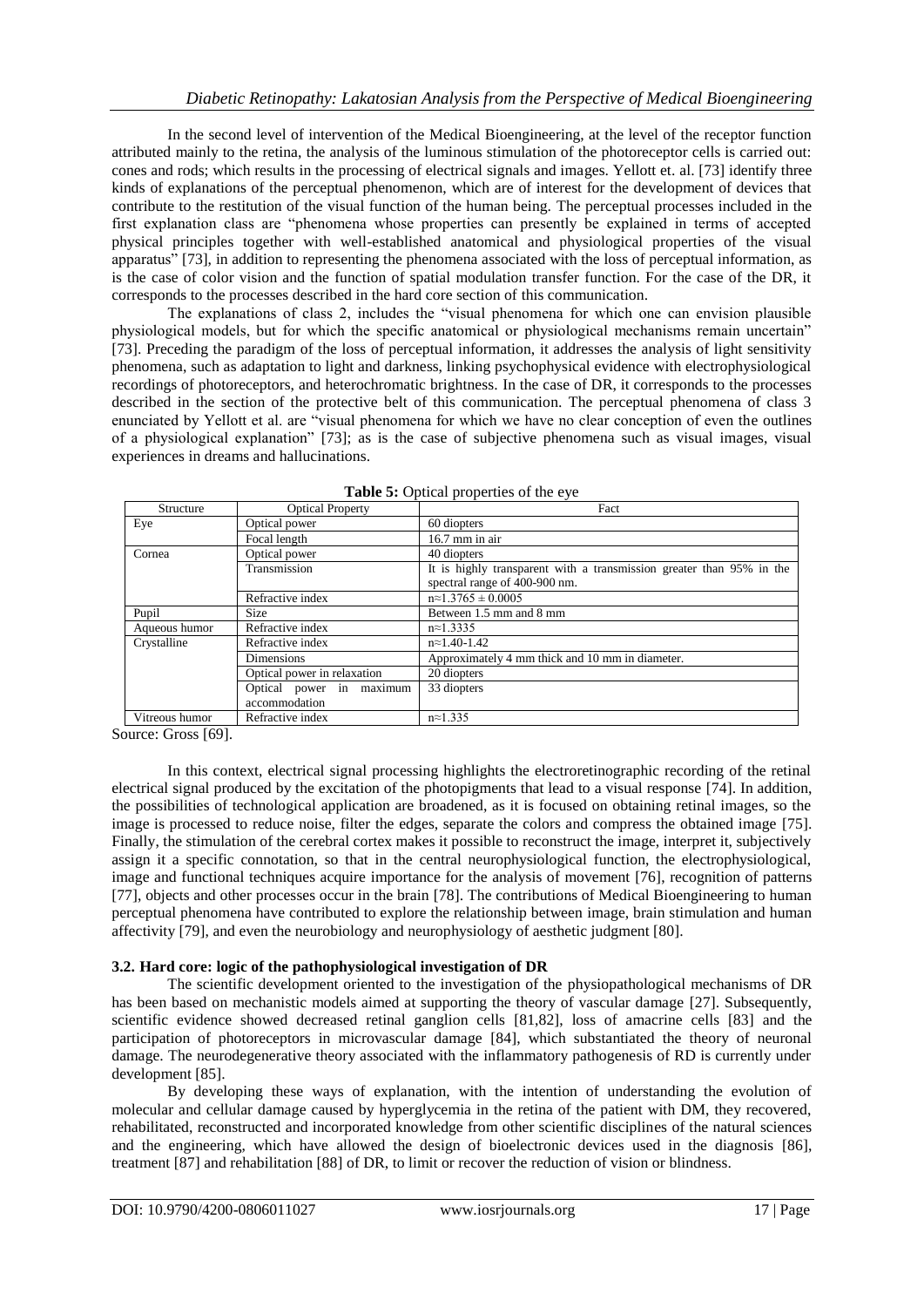In this context, the Lakatosian model of the MSRP places the firm nucleus as the fundamental epistemological structure in which the knowledge scientifically consolidated and accepted by the scientific community are linked; so that they are considered irrefutable and provide stability to the disciplinary fields of scientific research [36,45]. Thus, the hard core in the development of the thematic field of RD of interest to Medical Bioengineering is limited to the mechanistic and teleological expressions of the theory of vascular and neuronal damage, as well as the application of biophysical theories of the membrane and the electrophysiology.

The hard core is consolidated from the theory of vascular damage that is based on the thickening of the basement membrane and the hypertrophy of the extravascular matrix, characteristics of the microangiopathy produced by DM. This theory explores the evolution of vascular alterations at the biochemical and electrophysiological level to clarify alterations in the structure of the retinal vessels and hemodynamic functionality [89]. In the process of understanding, cable theory is applied to explain the transmission of the nerve impulse in the visual pathway [90]; Ohm's law to understand cellular structures from electrical circuits; and it uses the fast Fourier transform for the analysis of the information obtained experimentally or clinically.

From studies in which these knowledges are combined, specifically the electroretinogram (ERG), the visual evoked potentials (VEPs) and ocilatory potentials (OPs); they make it possible to understand that the logic that underlies the pathogenesis of DR considers, at first, the progressive changes of homeostatic mechanisms that alter the functionality of the retinal blood vessels [26,28,91]. Studies with multifocal ERG (mfERG) show evidence of retinal functional alterations before microangiopathic alterations are observed [92]. That is, the microenvironmental conditions produced by the constant hyperglycemia in the retina increase the oxidative glycation by increasing the final products of advanced glycation (AGES). In addition, hyperglycemia produces oxidative stress that stimulates the production of cytosines, and the expression of vasoactive mediators such as endothelin, thus amplifying the damage to the retinal vasculature.

Subsequently, structural alterations occur in the smooth muscle cells of arterioles and capillary pericytes. Pericytes are cells that participate in angiogenesis and in the permeability of vessels, but in patients with DM it has been reported to decrease their number and increase the apoptosis of these cells, promoting alterations in the control of endothelial proliferation as well as in the vascular permeability [93].The decrease in pericytes is associated with the consequent decrease in the transforming growth factor beta (TGF-β), which indirectly induces the decrease in the inhibition of endothelial proliferation. In this sense, the functional homeostasis of the vascular structures is first altered, reflecting in the increase of glucose flow that goes to the pathway of polyols and hexosamine, activation of protein kinase C, and increase in the formation of end-product products. the advanced glycation of glucose [94]. As a secondary event, the hemodynamic characteristics of the retinal vessels are modified, among which we find the blood flow (volume and velocity), oxygen perfusion and elasticity of the blood vessels. To assess the blood flow of the retinal vessels, it is possible to apply the pressure attenuation index proposed by Quigley and Cohen [95]. This index relates the expression of Ohm's law in terms of the differential of flow and resistance along a tube, with Poiseuille's law to determine the resistance of the flow in a tube, and Murray's law that evaluates the flow in blood vessels; expressed in the following terms: PAI=L / D; where L is the length of the vessel and D the diameter of the vessel. When persisting the internal environment with high concentrations of glucose, the structural damage associated with the decrease of pericytes, thickening of the basement membrane, neovascularization and alteration of the blood-retinal barrier, is made manifest through the diameter, tortuosity and thickness of the retinal blood vessels [27].

The theory of vascular damage, centered on the pathophysiological process that underlies alterations in the hemodynamic characteristics of retinal capillaries, is associated with the regulation of capillary flow in such a way that they contribute to the exchange of nutrients, oxygen and metabolites between the neuropil and the circulation; that is, they contribute to the regulation of the homeostasis of the internal environment of the retina, making it easier to compensate for regional changes in the oxygenation of the retina and ocular perfusion pressure. The retina presents regional differences in the thickness of the layers that make it up so that a demand for regionally differentiated oxygen consumption in the retina will be observed [96]. In addition, the more than 60 types of cells that make up the retina present oxygen consumption rates associated with their functions. Photoreceptors (cones and rods) have the highest oxygen demand, especially during depolarization that occurs in the absence of light, because maintaining the "dark current" requires the activity of the  $Na^+/K^+$  ATPase. The importance of the homeostatic balance of oxygen concentration in the retina lies in the hypoxia that underlies the early stages of the pathogenesis of DR. To evaluate retinal oximetry, several methods have been used, among which the retinal function image (RFI) [97], the multispectral imaging method [98], optical coherence tomography (OCT) [99], as well as images using transcranial fundic spectroscopy, described by Weber and Mertz [100], have been used a method that uses near infrared light for deep penetration.

The result of visual deterioration; ranging from the weakness of the vascular wall and changes in pressure that give rise to microaneurysms, allows the filtration of fluid that causes separation of the photoreceptors, formation of new blood vessels susceptible to hemorrhage, obstruction and closing of capillaries, reaching retinal detachment by traction.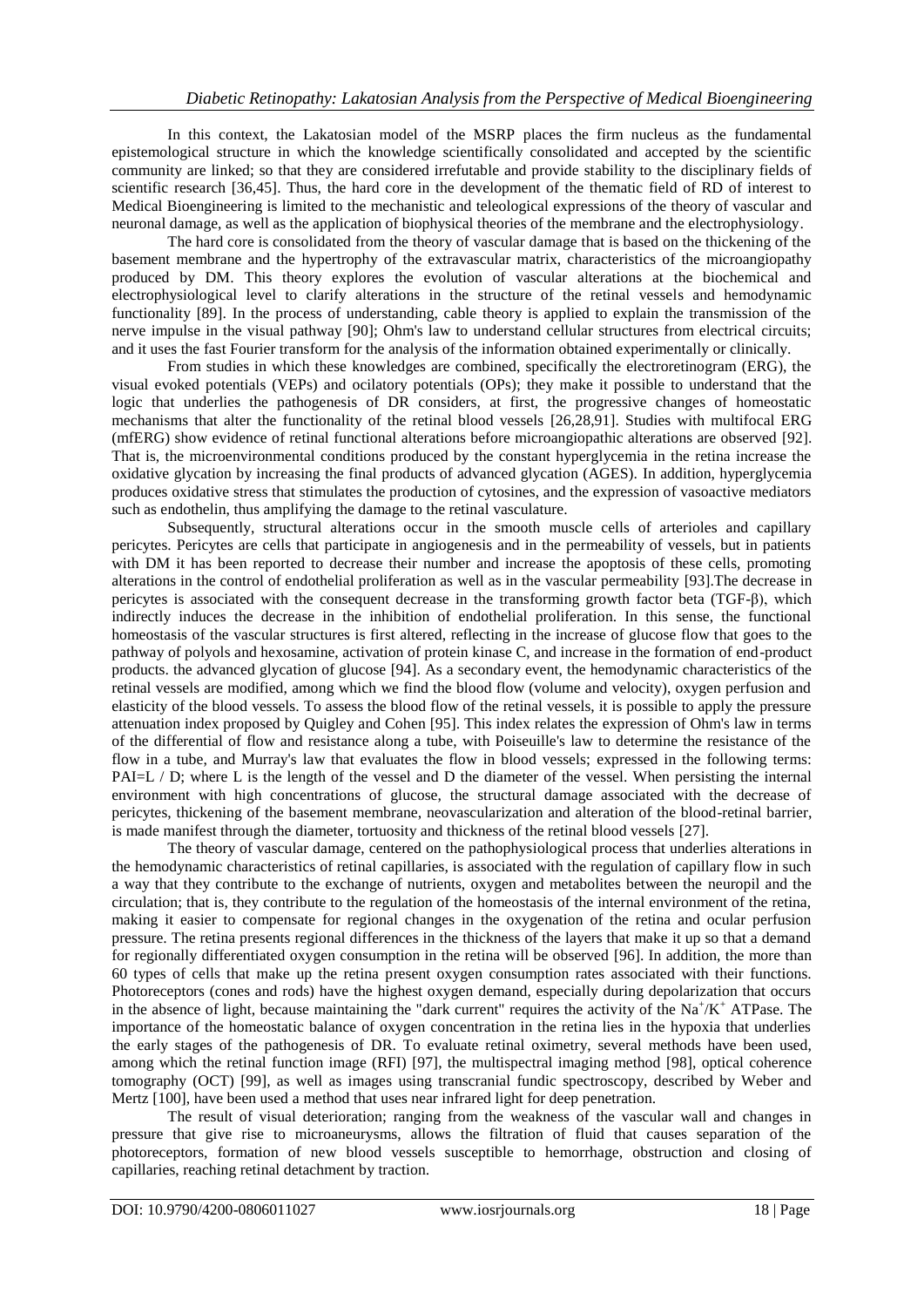To explore, identify and analyze the retinal processes linked to vascular theory and the theory of neuronal damage, various methods of scientific and clinical interest have been used to obtain retinal optical images such as capillary perfusion maps and blood flow velocity [101]. The obtaining, processing and analysis of retinal images has become a scientific field of self-development, transiting through significant advances in the whole process of retinal imaging, which includes angiography (with fluorescein and with green indocyanine), the laser ophthalmoscopic scanner, and OCT [91]. More recently, angiography with OCT, photoacoustic microscopy (PAM), adaptive optics (AO), fundic autofluorescence (FAF), and molecular imaging (MI) have been introduced to research and clinical practice. All these methodologies to explore the confines of the retina converge without doubt in the development of artificial intelligence [102].

Consequently, the hard core of the DR also includes the participation of computer science, which enables the development of mathematical models that concentrate clinical findings, as well as experimental data from studies conducted in laboratory animals; with the purpose of theoretically analyzing the structure/function relationship of the retina; or, the vascular architecture through the multifractal geometry [103]; but also to anticipate the progression of retinal diseases such as DR [104].

## **3.3. Protective belt: Neurovascular unit in DR**

DM is currently a chronic inflammatory state associated with metabolic dysfunction that leads to the increase of vascular inflammatory elements [105], closely linked as a process of "metaflammation", in which converges chronic and low-grade inflammation with excess energy [106]. In this context, the retinal damage described as an event that underlies the installation and progression of DR, is associated with the presence of pro-inflammatory molecules that accompany the pathophysiology of DR, so that the neurodegenerative theory is consolidated in the horizon of understanding the inflammatory pathogenesis of DR [85].

For the epistemological analysis of the scientific discourse that prevails in the study of DM, placing DR in the scenario of conceptualizing DM as an immunological disease, tests the conception of the protective belt of the MSRP. Lakatos indicates that the protective belt is integrated with explicit auxiliary hypotheses, observational statements obtained empirically and theoretical assumptions that underlie the description of the initial conditions that determine the appearance of the phenomena [36,45]. In this sense, the conceptual development of the pathogenesis of DR has incorporated the inflammatory theory as a mechanism linked to the neurodegenerative process faced by retinal cells during DM.

This implies that scientific advances are grouped in the protective belt, located in the periphery of the hard core, and will remain in that place until knowledge is accepted as a component of the hard core, of knowledge that will be considered intangible and that will maintain it dynamically updated; so that the protective belt protects the hard core of those discoveries that later come to be refuted [45]. This is the case of the development of the concept of DM as a process of "metaflammation", which has led to review the metabolic, hormonal, epigenetic characteristics and oxidative homeostasis that underlie DM from the scope of immune homeostatic processes [107]. Immunological evidences associated with the pathogenesis of DR lead to new approaches; For example, what are the direct effects of hyperglycemia on the retina of the patient with DM? Based on the evidence of the correlation between hyperglycemia and the homeostasis of oxidative pathways, the hypothesis of the participation of oxidative stress in the development and progression of DR is proposed [108].

The hyperglycemia in the retinal microenvironment promotes the increase of the polyol pathway, the formation of end products of advanced glycation (AGEs), activation of protein kinase C (PKC) and the hexosamine pathway. These events increase the formation of free radicals of O2 and oxidative stress, inducing the rupture of hematorretinal barrier (BRB), increasing capillary perfusion and extracellular fluid, vascular occlusion and ischemia [109]. Furthermore, by maintaining hyperglycemia regionally, the increase of proinflammatory molecules (interleukin 1β, tumor necrosis factor alpha, interleukin 6, interleukin 8) is promoted, which will lead to the disruption of BRB, which is shown as the target organ of the inflammatory pathogenesis of DR and have been associated with the increase of glycosylated hemoglobin.

BRB regulates the retinal microenvironment and is formed by tight junctions that establish the epithelial cells located between RPE and the endothelial cells of the retinal capillaries [110]. Currently, two components are recognized: the external and the internal. The internal BRB is involved in the pathogenesis of DR; because the regulation of the microenvironment is determined by the function of restricting the non-specific transport of molecules between the neuroretina and the blood; so that a strict control of fluids and solutes that prevent the entry of toxic molecules and plasma components to the retina is maintained. *In vitro* studies have identified that the hyperglycemic microenvironment alters the functions of the proteins involved in the formation of tight junctions of the BRB, which include three types of transmembrane proteins: occludin, claudin and junctional adhesion molecules (JAMs) [110].

The dysfunction of the BRB in the DR involves the junctions between the endothelial cells of the retinal vessels that lie between the inner nuclear and outer plexiform layers of the retina, which constitutes the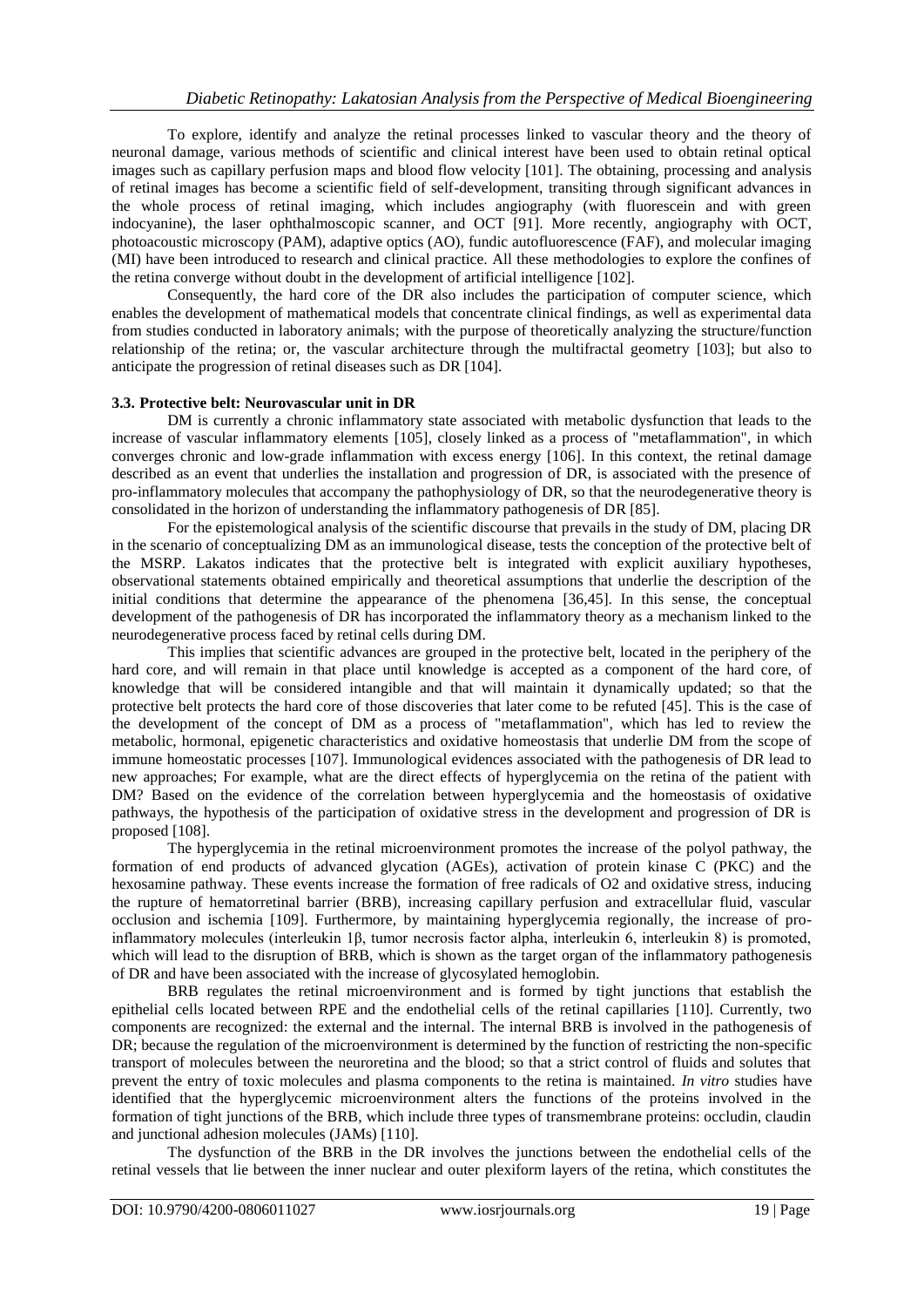internal BRB; it is presented as a consequence of the constriction of the retinal vessels that induce the decrease of retinal perfusion, as well as blood flow, which triggers the appearance of ischemia, especially in those regions with the highest oxygen demand. The rupture of the barrier generates leukocyte migration as well as the accumulation of plasma proteins in the retinal tissue, increasing the oncotic pressure and, consequently, interstitial edema, thickening of the basement membrane of the internal nuclear layer and separation of the photoreceptors.

Chronic hyperglycemia, as well as the accumulation of free radicals of  $O_2$  and AGEs, induces the death of pericytes. The pericytes surround the endothelial cells and exert the contractile function maintaining the vascular tone and the integrity of the vascular wall. By decreasing the number of pericytes due to apoptosis, the capillary sacculation is developed, which results in the appearance of microaneurysms and retinal hemorrhages.

The immunological alterations induced by the hyperglycemic microenvironment in the retina, also affects the neurovascular junction, in which the neurons, the glia, the retinal vessels and the central nervous system intervene. The dysfunction of this unit affects the signaling and synaptic transmission of the photoreceptor cells of the retina. In the case of neuroretina, the appropriate ionic environment for signaling and neural transmission involves the capillaries near the ganglion cell layer and the inner nuclear layer, as well as the astrocytes and amacrine cells. The electrochemical impulses induced by photostimulation generated in the external retina are reduced due to the decrease in the electrical activity of the photoreceptors and of the Müller cells, furthermore, under conditions of hyperglycemia, the Müller cells produce nitric oxide, cytokines and prostaglandins (PGE2, PGD2, PGF2 ALPHA, PGI2 and thromboxane A2) [109].

Faced with this type of processes that develop in subclinical stages of DR, questions arise related to the electrochemical and electrophysiological properties of the retina, but also to the processing of signals and impulses produced by the photonic stimulation of retinal cells. For example, in the different clinical stages of DR, how can the brain expect to decipher the ganglion cell peaks and reconstruct the image in the retina? [62] In this sense, it is important to state three general principles outlined by Masland in 2012 [111], which regulate the understanding of the neural networks that underlie the retina and participate in the visual perception of objects. These principles are:

- "The signal generated by any individual cone is decomposed into  $\sim$ 12 different components, each of which is transmitted separately to the inner retina by a structurally and molecularly distinct type of bipolar cell" [111].
- ―The outputs of these bipolar cell channels are sampled by different sets of retinal ganglion cells‖ [111].
- ―The partially selective responses mediated by bipolar cells are refined by amacrine cells—a few per ganglion cell type—to create arrays of precisely specific ganglion cell subtypes" [111]. In this order of ideas, DR is shown as a peripheral sensory neuropathy.

#### **3.4. Heuristic: exploring ways to understand DR.**

The access to the retina through the ophthalmoscope showed the way to go to elucidate the retinal alterations that develop in patients with DM. Recognizing the subjective clinical manifestations enunciated by patients, the elucidation of the pathogenic and pathophysiological processes have used different methodological rules to conduct the research processes and organize them conceptually, methodologically and empirically [45,112]; that is to say, in the scientific investigation of the DR, a heuristic underlies, which in Lakatosian terms refers to the methods and rules that lead to discovery and invention; so it identifies two types of heuristics: the negative heuristic and the positive heuristic [36].

From the perspective of Lakatos, the negative heuristic is directed to the analysis of research methods and rules that should be avoided as the results obtained through these methods do not have the possibility of modifying the hard core [36]. For example, in the decade of the 50's of the last century, hypophysectomy was performed on patients with severe retinopathy, obtaining improvement in only 30% of cases [49]. The scientific argument was the observation that in a patient with postpartum pituitary necrosis the proliferative DR presented improvement [114]. Another example that shows the value of the negative heuristic from the lakatosian perspective is presented in the use of the angiographic OCT that does not allow to see filtrations in the retina, so it is not recommended for the study of BRB [110].

The positive heuristic, in the lakatosian perspective, helps to define the methods that will lead to the study of problems associated with the application of engineering to the biological phenomena of diabetic retinopathy, so that they guide the construction of auxiliary hypotheses that are tested in the protective belt [36,41]. The methodological approaches can be grouped into four categories: biological, imaging, electrophysiological and computer.

From the biological approach, different models that are being developed in the field of DR study stand out. These can be grouped into: animal models, tissue models and cellular models. Animal models in the study of DR have contributed significantly to the knowledge of the pathogenesis, pathophysiology, clinical evolution, diagnosis and treatment of this disease [115,116]. The species used include mice, rats, rabbits, cats, pigs,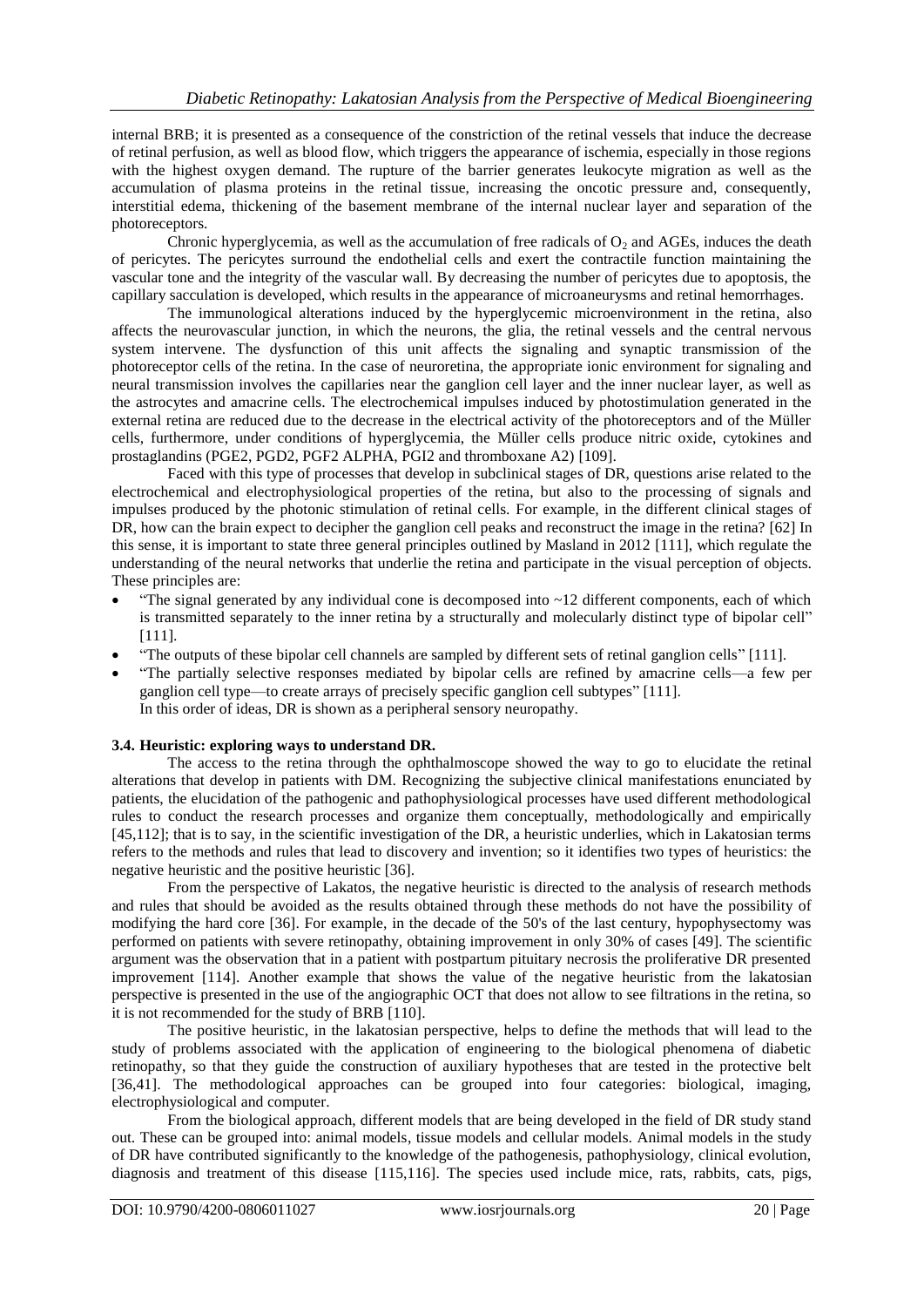zebrafish and non-human primates. Currently rodents, mice and rats are widely used. These species have been classified as induced models, spontaneous models, and genetically engineered models [117]. To induce DR models the following methods are used: surgical (pancreotomy), chemical (administration of streptozotocin or alloxan), dietary (diet rich in galactose), physical (eye injury with laser ray) and hypoxic damage. Currently, genetic models are available in mice, rats and zebra fish.

The lesions that occur in the diabetic retina have been described for many decades using descriptive and experimental approaches based on clinical studies in patients, post-mortem human material, animal models and various *in vitro* systems. With the introduction of neurodegenerative theory linked to inflammatory processes in the pathogenesis of DR, the use of dissociated or organotopic retinal cell cultures has been promoted [118]. In addition, the analysis of the participation of microRNAs in the pathophysiology of DR has been made possible [119].

The imaging approach groups the appropriate techniques for obtaining, processing and analyzing images of the retina and includes the following [91,120]: fundic photography (FP), fundic fluorescein angiography (FFA) and optical coherence tomography (OCT).

In the electrophysiological approach, retinal evaluation techniques are grouped through their electrophysiological properties and include the following [91,120,121]: electroretinography (ERG), pattern ERG (PERG), multi-focal ERG (mfERG), oscillatory potentials (OPs) and visually evoked potentials.

The multiplicity of biological models; as well as the development of technology applicable to the clinical, and experimental study of DR, reflect that more questions than answers are being produced. Some questions face the limitations of transferring the information obtained in the models, to the clinical evolution of the patient with DR, either for diagnosis, prognosis or treatment. For this reason, computer models have been developed, understood as a "is a set of mathematical equations, with algorithms for combining these equations with computer software" [122]. The appearance of computer models during the last decades, led the American Diabetes Association to publish a set of guidelines to give certainty to the use of these models. Among the defined criteria are [122]: transparency, internal and external validation, measurement of the uncertainty of the parameters used (ignorance, known variability, statistical variability, Monte-Carlo variability, and uncertainty around the design of the model), and specification of special requirements.

In accordance with these guidelines, multiple models have been developed; for example, to evaluate the effect of peripheral photocoagulation on the development of DR [123]; or, following the teleological logic of the visual system, an algorithm is constructed that considers the sensitivity of the retina for the diagnosis of DR [124]. The advances continue to be directed towards providing computer models that simplify the analysis of images to assess the severity and evolution of RD through the use of learning of deep visual characteristics (DVF) [125].

In this regard, we highlight the models that use fuzzy regression models to predict the installation of DR in patients with DM. The development of these models is a function of the interests and objectives of the researchers, for example, by means of a fuzzy type 2 regression model, the progression of DR is associated with the age of diagnosis of DM, the concentration of glycosylated hemoglobin (HbA1c), fasting glycemia, and blood pressure [126].It is also used to make clinical decisions during DR screening [127].

#### **3.5. Problem fields: understanding horizons in DR**

It has gone through a conceptual network of epistemic unit making it possible to demarcate the DR as a thematic field of interest for Medical Bioengineering. Dominated by medical discourse, the DR appropriates a language phenomenon that gives it a charter of ontological naturalization as a form of existence. In this sense, a discursive space is generated, in which we can situate the natural history of DR. In the context developed by Maciag [128,129], DR discourse is constituted as an area of symbolic representation of reality that has the potential to be expressed mathematically, so that it emerges into the world of life as a space where the scientific discourse of the DR defines the trajectory of knowledge and organizes it socially according to human experience and subjectivity.

By cutting reality from this perspective, the theoretical and practical need to venture into the DR field is exposed through transdisciplinary approaches that enable the flow of knowledge between different scientific worldviews of reality; that is, the exchange of knowledge between the world of facts, the Heideggerian factual world or the world of Husserl's life and the cognitive system that emerges from the knowledge of specific processes and phenomena. Thus, from the discourse space emerges a system of knowledge of the world that is subordinated to the use of knowledge [129].

In this context, the analysis of the components of the MSRP has contributed initially to characterize DR as a complex research program, developed from the scientific tradition of a teleological nature, and exposes the need for deepen the pathogenic and pathophysiological mechanisms that underlie its spatio-temporal evolution of the natural history of the disease. This tendency induces to cut the reality through problematic fields of the DR that group research problems demarcated by the tools that provides the syncretism of the heuristics of the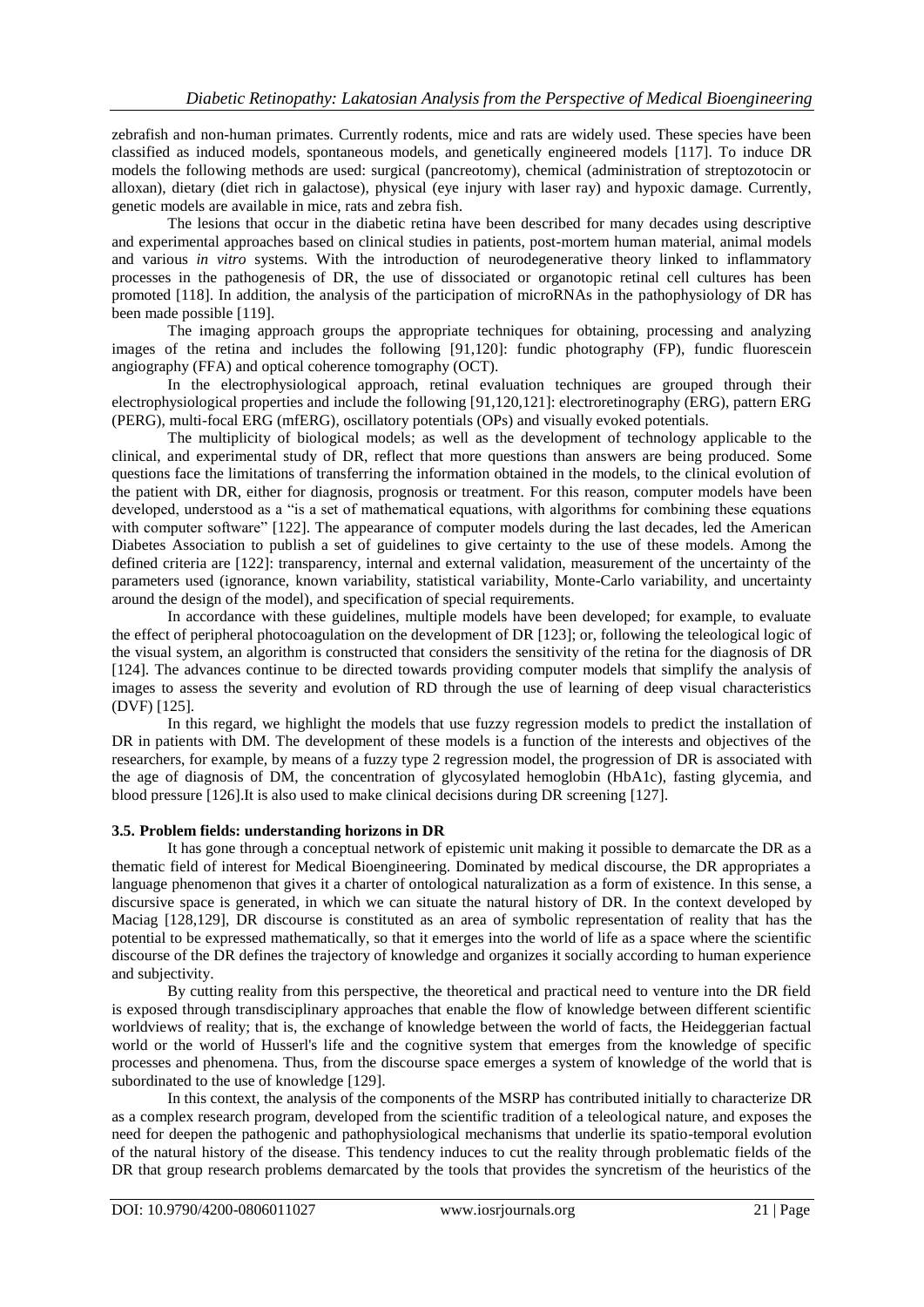natural sciences and the medical sciences. With this intention, it is possible to follow three paths to cut the DR's thematic field: the transdisciplinary meta-narrative, the structure of the natural history of the disease, and the levels of prevention. When carrying out this task, it must be borne in mind that the flow of knowledge between problem areas, whatever the cut of reality, are reaching levels of specialization that require the disaggregation and characterization of very specific problematic networks in which they require specific disciplinary concepts, particular methodological tools and appropriate terminology to establish scientific dialogue within fields.

The transdiciplinary meta-narrative that is permeating the conception of the scientific and professional field of Medical Bioengineering [130] generates networks of problems that can be grouped into three thematic fields: biomedical, clinical and the transdisciplinary approach of Medical Bioengineering (TAMBE). Table 6 presents some problematic axes circumscribed to each thematic field. It highlights the emergence of technological advances at the level of robotics, nanotechnology, biomarkers, tissue engineering and computer models that are currently being applied to DR research.

|  |  |  |  |  | <b>Table 6:</b> Problematic axes circumscribed to the transdisciplinary meta-narrative |
|--|--|--|--|--|----------------------------------------------------------------------------------------|
|--|--|--|--|--|----------------------------------------------------------------------------------------|

| Thematic Field    | Problematic axes                                                                                                   |
|-------------------|--------------------------------------------------------------------------------------------------------------------|
| <b>Biomedical</b> | Development of technological tools for obtaining, processing and analyzing images, as well as electrophysiological |
|                   | signals, which contribute to the development of biomedical research oriented to the pathogenesis and               |
|                   | pathophysiology of DR. Among these, tissue engineering and nanotechnology stand out.                               |
| Clinical          | Development of processes, products, services and clinical application devices that contribute to the prevention,   |
|                   | diagnosis, treatment and rehabilitation of DR. It highlights the use of computer models both preventive and        |
|                   | prognostic, as well as the identification of biomarkers of clinical utility and the development of biomaterials.   |
| <b>TAMBE</b>      | Development of innovations oriented to the design of visual prostheses, retinal implants, robotic assistance       |
|                   | (humanoid robots).                                                                                                 |

During the installation and evolution of the DR, does the damage produced in both eyes of the patient have the same degree of progress? Does the effort to focus the image, produces alterations in the optical system of the eye? Even when the mechanism of visual self-compensation is recognized, the previous questions are some of the problems that open the possibility of viewing the visual system as an optical system [131], so that technological tools aim to improve the level of resolution, as is the case of OCT of the anterior segment of the eye [132], which is why dual modality systems are being used to obtain anatomical and physiological information of biomedical and clinical interest, such as the case of obtaining of photoacoustic and ultrasonographic images concurrently [133]. In the same sense, the clinical interest is being directed to the evaluation of lesions at the level of the peripheral retina [134].

The development of methodological as well as technological applications that are contributing to the development of the immuno-engineering area [135] is shown as an interesting alternative to contribute to the consolidation of the immunologically induced degenerative theory; this also establishes the investigation of the pathogenesis of retinal diseases from the epigenetic paradigm, exploring ocular micro-environmental relationships between the microbiota and intraocular inflammation [136], which leads us to ask: the alterations in the microbiota described in DM contribute to the installation of the DR?

On the other hand, it is possible to define problematic fields by means of the cut of the reality, process oriented by networks of problems in relation to the periods of the natural history of the DR: prepatogenic, pathogenic and pos-pathogenic. Table 7 presents some problematic axes associated with the components of the natural history of DR. In this area, the development of applications for cell phones of ophthalmological interest stands out, which is revolutionizing the screening strategies to carry out the early diagnosis of retinal alterations in patients with DM, developing widely in this sense, based on smartphone photographs [137,138].

|                |               | <b>THEIR TO I LOOD CHAIRD CHAIRD CHOICH THE DUTIONS</b> OF the Hatther HISTORY OF the DIV      |
|----------------|---------------|------------------------------------------------------------------------------------------------|
| Periods        | <b>Stages</b> | Problematic Axes                                                                               |
| Prepatogenic   | Agent         | Development of computer models that simulate the response of retinal cells in hyperglycemic    |
|                | Host          | environments as well as the use of virtual biomodels.                                          |
|                | Environment   |                                                                                                |
| Pathogenic     | Subclinical   | Development of technological tools for obtaining, processing and analyzing images and          |
|                |               | electrophysiological signals that contribute to the development of biomedical research         |
|                |               | oriented to the pathogenesis and pathophysiology of DR. Among these, tissue engineering,       |
|                |               | nanotechnology and devices for screening in patients with DM stand out.                        |
|                | Clinical      | Development of innovations oriented to the design of surgical robots, artificial organs and 4D |
|                |               | printing, synthetic materials that interact with the biological structures of the retina.      |
| Pos-pathogenic | Healing       | Development of innovations oriented to the design of visual prosthesis, retinal implants,      |
|                | Chronicity    | robotic assistance (humanoid robots), artificial intelligence and augmented reality.           |
|                | Disability    |                                                                                                |

|  | <b>Table 7:</b> Problematic axes circumscribed to the periods of the natural history of the DR |  |  |  |  |  |  |  |
|--|------------------------------------------------------------------------------------------------|--|--|--|--|--|--|--|
|  |                                                                                                |  |  |  |  |  |  |  |

It is also possible to define problematic fields by trimming the reality oriented by the problem networks in relation to the levels of prevention of the disease: primary, secondary and tertiary (table 8). We must now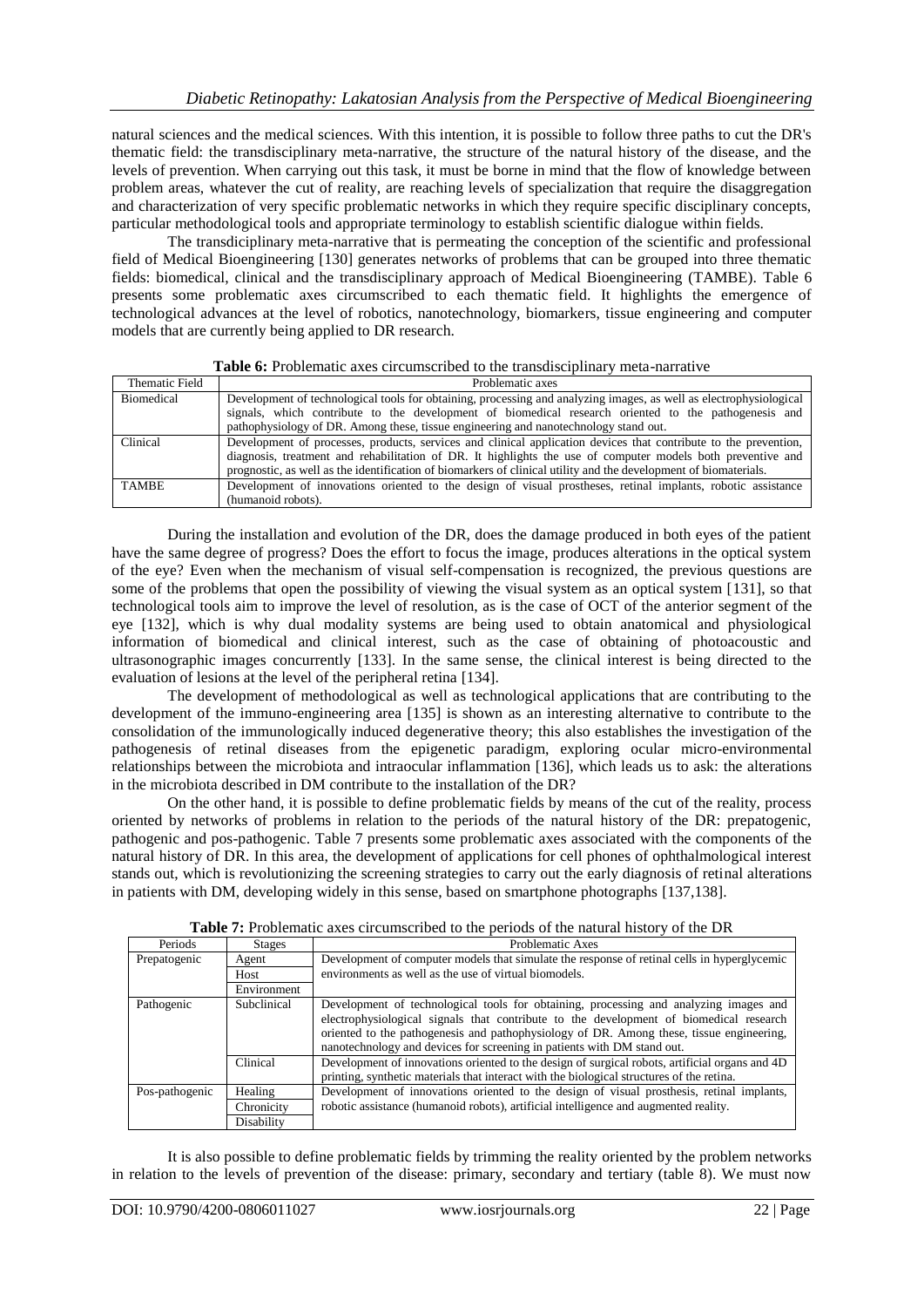consider the level of quaternary prevention [139]. Due to the clinical implications, the technology focused on the obtaining, processing and analysis of images from the fundus; among those that are the slit-lamp, fundus cameras, fundus fluorescein angiography (FFA), indocyanine green angiography (ICG), fundus autofluorescence (FAF), optical coherence tomography (OCT) [140,141].

| Level of Prevention | Scope of Prevention        | Problematic Axes                                                      |
|---------------------|----------------------------|-----------------------------------------------------------------------|
| Primary             | Health promotion           | Computer models to assess general and specific life risks.            |
|                     | Specific protection        | Non-invasive screening for the identification of retinal lesions.     |
| Secondary           | Diagnosis                  | Obtainment, analysis and processing of retinal images.                |
|                     |                            | Obtaining, analyzing and processing retinal bioelectrical signals.    |
|                     | Treatment                  | Design of biomaterials, as well as devices for the administration and |
|                     |                            | intraocular release of drugs.                                         |
| Tertiary            | Rehabilitation             | Design and development of visual prostheses, retinal implants and     |
|                     |                            | implantable microelectrodes.                                          |
| Ouaternary          | Avoid therapeutic derision | Computer models.                                                      |

**Table 8:** Problematic axes circumscribed to DR prevention levels

For the field of the installation and evolution of the DR, it is of special importance the evaluation of the blood flow of the retinal vessels, with the possibility of analyzing the layers of the vessels in patients with DM, for which angiography is very useful by OCT [142].

Advances in the development of new drugs for the treatment of DR, as well as the need to assess the long-term effect produced by therapeutic interventions in the patient, expose the need to identify biomarkers that also make it possible to guide the diagnosis of disease as well as the forecast of it [143,144]. Cunha-Vaz et al [145], recognize different biomarkers to evaluate the installation, progression and prognosis of DR; among these are: genetic biomarkers, microaneurysm turnover, subclinical macular edema, early functional changes in multifocal electroretinography, and percentage of decrease in the thickness of the central retina. For the identification and analysis of biomarkers, angiographic optical coherence tomography (OCTA), retinal oximetry, ultra-wide field FA, and cofocal corneal microscopy (CCM) are being used [146].

In 1946, Michalko [147] reflected on his experience with blind patients, developing his ideas in two ways: the search for scientific explanations for the alterations in vision and quality of life of the patient during blindness. On the one hand, it explores the mystery of being, of having a condition that marginalizes, excludes and segregates the human being in the process of sharing and living with others in the world of life. And on the other, it stops before the suffering of knowing itself in the world on which a different reality is constructed, starting by perceiving it differently. In this context, the problematic fields of interest for Medical Bioengineering converge in philosophical reflection, whether in the ontological (of being), the ethical (of doing) or the epistemological (of knowing); so that the fields listed above are added to the fields of philosophical inquiry (table 9).

| Philosophical Domain | Problematic Axes                                                                                                                                                                                                                                                                     |  |
|----------------------|--------------------------------------------------------------------------------------------------------------------------------------------------------------------------------------------------------------------------------------------------------------------------------------|--|
| Ontological          | Analysis of the causal relationships in the progression of DR.                                                                                                                                                                                                                       |  |
|                      | Reflection of the conception of the human being with visual prostheses.                                                                                                                                                                                                              |  |
| Ethical              | Implications of the development of technological tools in telemedicine.                                                                                                                                                                                                              |  |
| Epistemological      | Analysis of the logic of teleological research in the construction of the scientific meta-report for the<br>transdisciplinary dialogue in the understanding of DR.<br>Development of strategies to transfer the advances of biomedicine, to the treatment of the patient with<br>DR. |  |

**Table 9:** Problematic axes of philosophical interest for DR

#### **IV. Conclusion**

DR is the most frequent microvascular complication of DM, and as the incidence of DM increases, DR becomes a public health problem of social, cultural, anthropological, economic and philosophical interest, because it affects the fundamental sense in the perception of the world of life. In this sense, it is essential to understand the pathophysiology of DR to identify the possibility of participation of the Medical Bioengineer in the containment of this health problem.

The pathogenesis starts early with homeostatic alterations of glucose, which induces an inflammatory response that will affect the perfusion of oxygen and increase the concentration of pro-inflammatory substances, producing inflammation, apoptosis of pericytes and finally the microvascular damage of the retinal vessels will be installed. Subsequently, microaneurysms, retinal hemorrhages, and thickening of the retinal basement membrane will develop, which will evolve towards retinal edema and retinal detachment, installing diabetic macular edema.

In the pathophysiological progression of DR, inflammatory processes have acquired relevance at the molecular level, expanding the level of understanding of the alterations in vision that in their natural evolution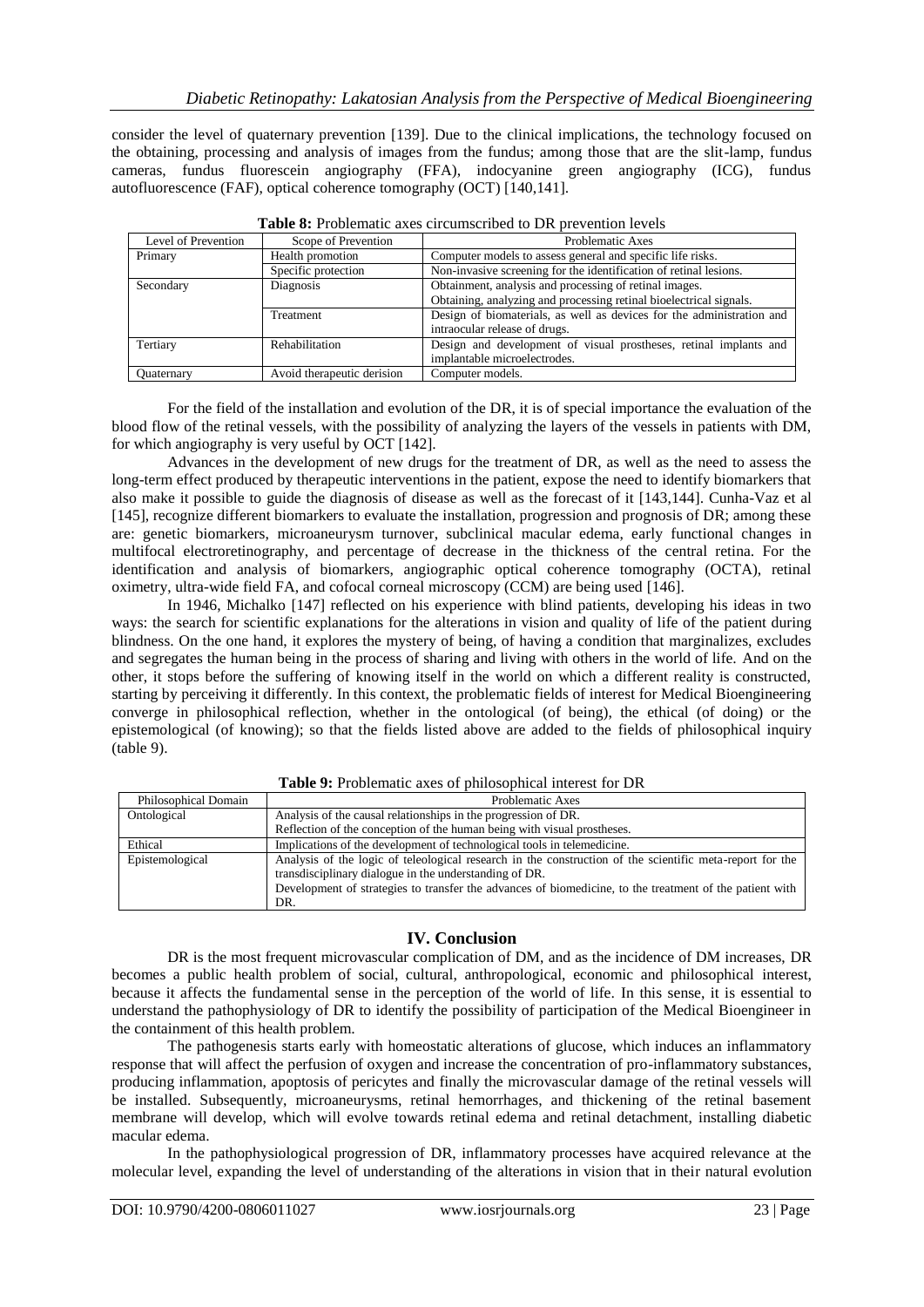will progress to the loss of the sense of sight.

As mentioned above, many ongoing studies are investigating the possibility of early detection of DR. Even in very recent literature, there is no definite and reliable connection of changes in the retinal vasculature and the development of DR. Until recently, it was impossible to take measurements of oxygen saturation in vessel segments accurately and reliably. In recent years it has been possible to study the oxygen saturation in the retinal vasculature, make precise measurements and at the same time investigate whether the deterioration of oxygen perfusion precedes or follows the development of DR. A great challenge and another important observation are the autoregulatory responses of the retinal vasculature to the altered hemodynamic function, which is not yet clear how it is altered in relation to the disease. In addition, there could be some progress in understanding whether the final positions of the lesions in the vasculature are random or if they are determined by other factors and if there is any change in the position of the vessels before the lesions finally appear in this specific area.

As can be seen, the different approaches for the delimitation of problematic fields are converging in the internationally recognized disciplines of Medical Bioengineering, although new areas of knowledge are gradually being incorporated, oriented towards the health care of patients with DR; so that the delimitation of problematic fields makes it possible to explore the complexity of DR, however, the study conducted has limitations related to the number of publications related to DR.

Finally, it is concluded that the DR is being constructed as a research program of the Lakatosian type, since it shows a sequential set of scientific theories, which have the possibility of expressing themselves in spatio-temporal relations of the developing knowledge, as well as the researchers scientists involved in the study of DR. The hard core concentrates the scientifically and socially accepted knowledge of DR, which through the natural history of the disease concentrates on theories of vascular damage and neuronal damage to explain the pathogenesis and pathophysiology, both in the prepatogenic period, as well as in the installation and progression of the DR. In the protective belt hypotheses have been located that are configuring the neurodegenerative theory induced immunologically linked to the etiopathogenesis, installation and progression of DR; so that the identification of problematic fields both disciplinary and at the level of the stages of the natural history of the disease as well as the levels of prevention, provide a space-time direction to the task of the Medical Bioengineering, mainly in areas of attention to the health of the patient with DR. Special mention acquires the development of problematic fields in the scope of philosophy, specifically that of epistemology, given its importance for the critical analysis of scientific meta-discourse.

#### **References**

- [1] Kasina H, Bahubalendruni MVAR, Botcha R. Robots in medicine: past, present and future. *International Journal of Manufacturing, Materials and Mechanical Engineering*, 2017;7(4):44-64.
- [2] Li W. The era of nanotechnology and omics sciences. *European Journal of BioMedical Research*, 2015;1:1-2.
- [3] Aceto G, Persico V, Pescapé A. The role of information and communication technologies in healthcare: taxonomies, perspectives and changes. *Journal of Network and Computer Applications*, 2018;107:125-154.
- [4] Waldman SA, Terzic A. Translational medicine individualizes healthcare discovery, development and delivery. *Biomarkers in Medicine*, 2013;7(1):1-3.
- [5] Sacristán JA. Patient-centered medicine and patient-oriented research: improving health outcomes for individual patients. *BMC Medical Informatics and Decision Making*, 2013;13:6; doi: 10.1186/1472-6947-13-6
- [6] Fan D. Holistic integrative medicine: toward a new era of medical advancement. *Frontiers of Medicine*, 2017;11(1):152-159.
- [7] Fazel-Rezai R. (ed.) *Biomedical engineering – From theory to applications*. Croatia: Intech, 2011.
- [8] World Health Organization. *The word report health 2008: primary health care, now more than ever*. Switzerland: World Health Organization, 2008.
- [9] World Health Organization*. Global report on diabetes*. Geneva: World Health Organization; 2016.
- [10] Ogurtsova K, da Rocha Fernandes JD, Huang Y, Linnenkamp U, Guariguata L, Cho NH, Cavan D, Shaw JE, Makaroff LE. IDF Diabetes Atlas: global estimates for the prevalence of diabetes for 2015 and 2040. *Diabetes Research and Clinical Practice*, 2017;128:40–50
- [11] Cho NH, Shaw JE, Karuranga S, Huang Y, da Rocha Fernandez JD, Ohlrogge AW, Malanda B. Global estimates of diabetes prevalence for 2017 and projections for 2045. *Diabetes Research and Clinical Practice*, 2018;138:271-281.
- [12] Chawla A, Chawla R, Jaggi S. Microvascular and macrovascular complications in diabetes mellitus: distinct or continuum? *Journal of Endocrinology and Metabolism*, 2016;20:546-553.
- [13] Harding JL, Pavkov ME, Magliano DJ, Shaw JE, Gregg EW. Global trends in diabetes complications: a review of current evidence. *Diabetologia*, 2018; doi: 10.1007/s00125-018-4711-2
- [14] Liew G, Wong VW, Ho IV. Mini review: changes in the incidence of and progression to proliferative and sight-threatening diabetic retinopathy over the last 30 years. *Ophthalmic Epidemiology*, 2017;24:73-80.
- [15] Zheng Y, He M, Congdon N. The worldwide epidemic of diabetic retinopathy. *Current Ophthalmology*, 2012;60:428-431.
- [16] Ajmera I, Swat M, Laibe C, Le Novére N, Chelliah V. The impact of mathematical modeling on the understanding of diabetes and related complications. *CPT: Pharmacometrics & Systems Pharmacology*, 2013;2:e54; doi: 10.1038/psp.2013.30
- [17] Cohen ED. Prosthetic interfaces with the visual system: biological issues. *Journal of Neural Engineering*, 2007;4:R14-R31.
- [18] Vashist SK. Continuous glucose monitoring systems: a review. *Diagnostics*, 2014;3:385-412.
- [19] Squirrell DM, Talboth JF. Screening for diabetic retinopathy. *Journal of the Royal Society of Medicine*, 2003;96:273-276.
- [20] Bawankar P, Shanbhag N, Smitha KS, Dhawan B, Palsule A, Kumar D, Chandel S, Sood S. Sensitivity and specificity of automated analysis of single-field non-mydriatic fundus photography by Bosch DR algorithm – comparison with mydriatic fundus photography (ETDRS) for screening in undiagnosed diabetic retinopathy. *Plos One*, 2017; doi: 10.1371/journal.pone.0189854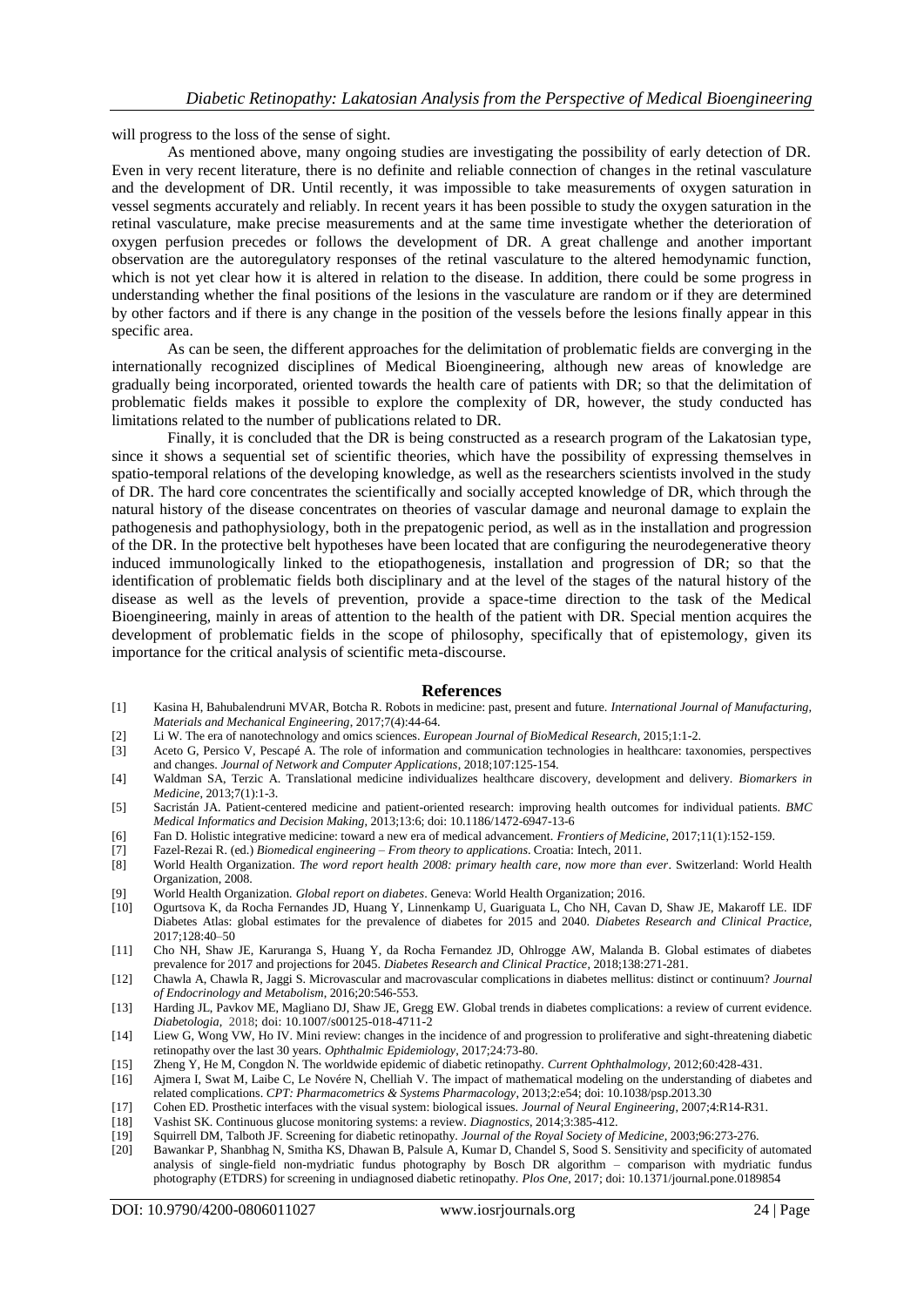- 
- [21] Altomare D, Kherani A, Lovshin J. Retinopathy. *Canadian Journal of Diabetes*, 2018;42:S210-S216. [22] Kien TT, Maul T, Bargiela A. A review of retinal prosthesis approaches. *International Journal of Modern Physics*, 2012;9:209- 231.
- [23] Ong JM, da Cruz L. The bionic eye: a review*. Clinical and Experimental Ophtalmology*, 2012;40:6-17.
- [24] American Academy of Ophthalmology Retina/Vitreous Panel. *Preferred Practice Pattern®Guidelines. Diabetic Retinopathy*. San Francisco, CA: American Academy of Ophthalmology; 2017.
- [25] Rogers K. (ed.) *The eye. The physiology of human perception*. New York: Britannica Educational Publishing, 2011.
- [26] Burgansky-Eliash Z. *The effect of diabetes mellitus on retinal function*. In: Ola MS. (ed.) Diabetic retinopathy. Rijeka, Croatia: IntechOpen, 2012, 207-224 pp.
- [27] Fowler MJ. Microvascular and macrovascular complications of diabetes. *Clinical Diabetes*, 2008;26(2):77-82.
- [28] Stitt AW, Curtis TM, Chen M, Medina RJ, McKay GJ, Jenkins A, Gardiner TA, Lyons TJ, Hammes H-P, Simó R, Lois N. The progress in understanding and treatment of diabetic retinopathy. *Progress in Retinal and Eye Research*, 2016;51:156-186.
- [29] Yang O, Yu X, Sun X. Neovascular glaucoma: handling in the future. *Taiwan Journal of Ophthalmology*, 2018;8:60-66.
- [30] Storey PP, Ter-Zakarian A, Philander SA, Olmos de Koo L, George M, Humayun MS, Rodger DC, Ameri H. Visual and anatomical outcomes after diabetic traction and traction-rhegmatogenous retinal detachment repair. *Retina*, 2018;38(10):1913-1916.
- [31] Das A, McGuire PG, Rangasamy S. Diabetic macular edema: pathophysiology and novel therapeutic targets. *Ophthalmology*, 2015;122:1375-1394.
- [32] FDA-NIH Biomarker Working Group. *BEST (Biomarkers, EndpointS, and the other Tools) Resources*. Silver Spring, MD: Food and Drug Administration/National Institutes of Helath, 2016.
- [33] Simó-Servat O, Simó R, Hernández C. Circulating biomarkers of diabetic retinopathy: an overview based on physiopathology. *Journal of Diabetes Research*, 2016; doi: 10.1155/2016/5263798
- [34] Cunha-Vaz J, Ribeiro L, Nunes S, Lobo C. Biomarkers of diabetic retinopathy. *Diabetic Management*, 2014;4(2):181-192.
- [35] Rillo AG. Methodological horizon for understanding the health-disease process. *Asian Journal of Medicine and Health*, 2017;9(3):1-21.
- 
- [36] Lakatos I. *The methodology of scientific research programmes*. Cambridge: Cambridge University Press, 1989. Romero-Ortíz AA, Martínez-Carrillo BE, Rillo AG, Palacios-Jaimes ML, Jaimes-García J, Jaimes-Cienfuegos J. Honey and type 2 diabetes mellitus: reconstruction of problematic field using the lakatosian method. *IOSR Journal of Pharmacy and Biological Science (IOSR-JPBS)*, 2017;12(6vIV):1-14.
- [38] Zemelman H. *Los horizontes de la razón I*. Dialéctica y apropiación del presente. 2ª ed. Barcelona: Anthropos Editorial, 1992.
- [39] Zemelman H. *Los horizontes de la razón II*. Historia y necesidad de utopía. 2ª ed. Barcelona: Anthropos Editorial, 2003.
- [40] Zemelman H. *Los horizontes de la razón III*. El orden del movimiento. Barcelona: Anthropos Editorial, 2011.
- Lakatos I. *History of science and its rational reconstructions*. PSA: Proceedings of the Biennial Meeting of the Philosophy of Science Association, 1970;1970;91-136.
- [42] Shapin S. History of science and its sociological reconstructions. *History of Science*, 1982;20:157-211.
- [43] Baumman N. How to use the medical subject headings (MeSH). *The International Journal of Clinical Practice*, 2016;70(2):171– 174.
- [44] De Brún C, Pearce-Smith N. (eds.) *Searching skills toolkit: finding the evidence*. 2<sup>nd</sup> ed. Oxford: BMJ Books, 2014.
- [45] Gavroglu K, Goudaroulis Y, Nicolacopoulos P. (Eds.) *Imre Lakatos and theories of scientific change*. Dordrecht: Kluwer Academic Publishers, 1989.
- [46] Wolfensberg TJ, Hamilton AMP. Diabetic retinopathy an historical review. *Seminars in Ophthalmology*, 2001;6(1):2-7.
- [47] Shah AR, Gardner TW. Diabetic retinopathy: research to clinical practice. *BMC-Clinical Diabetes and Endocrinology*, 2017;3:9; doi: 10.1186/s40842-017-0047-y
- [48] Matuszewski W, Bandurska-Stankiewicz E, Modzelewski R, Kaminska U, Stefanowicz-Rutkowska M. Diagnosis and treatment of diabetic retinopathy – historical overview. *Clinical Diabetology*, 2017;6(5):182-188.
- [49] Kalantzis G, Angelou M, Poulakou-Rebelakou E. Diabetic retinopathy: an historical assessment. *Hormones*, 2006;5(1):71-74.
- [50] Guyton AC, Hall JE. *Textbook of medical physiology*. 13<sup>th</sup> ed. Philadelphia: Saunders/Elsevier, 2016. [51] Atchinson DA, Smith G. *Optics of the human eye*. Oxford: Butterworth-Heinemann, 2000.
- [51] Atchinson DA, Smith G. *Optics of the human eye*. Oxford: Butterworth-Heinemann, 2000.
- [52] Boron WF, Boulpaep EL. *Medical physiology*. 3rd ed. Philadelphia: Elsevier, 2016.
- [53] von Noorden GK, Campos EC. *Binocular vision and ocular motility*. St. Luis, Missouri: Mosby, 2002.
- [54] Arceo-Guzmán ME, Martínez-Carrillo BE, Castillo-Cardiel JA, Rillo AG. Epistemological foundations of medical education: science as myth or the Galilean tradition. *International Journal of Humanities and Social Science Inventions*, 2018;7(10-II):17-23.
- [55] Arceo-Guzmán ME, Martínez-Carrillo BE, Castillo-Cardiel JA, Rillo AG. Epistemological foundations of medical education: logos of science and Aristotelian tradition. *International Journal of Humanities and Social Science Inventions*, 2018;7(10-II):61-69.
- [56] von Jaeger E. *Ophthalmoskopischer. Hand-Atlas*. Wien: Druck und Verlag, 1869.
- [57] Ramón y Cajal S. *Die retina der wirbelthiere*. Wiesbaden: Verlag von J. F. Bergmann, 1894.
- [58] Gupta MP, Herzlich AA, Sauer T, Chan CC. Retinal anatomy and pathology. *Developments in Ophthalmology*, 2016:55:7–17.
- [59] Wässle H, Boycott BA. Functional architecture of the mammalian retina. *Physiological Review*, 1991;71(2):447-480.
- Hoon M, Okawa H, Santina LD, Wong ROL. Functional architecture of retina: development and disease. *Progress in Retinal and Eye Research*, 2014;42:44-84.
- [61] Masland RH. The fundamental plan of the retina. *Nature-Neuroscience*, 2001;4(9):877-886.
- [62] Gollisch T, Meister M. Eye smarter than scientists believed: neural computations in circuits in retina. *Neuron*, 2010;65:150-164.
- [63] Bringmann A, Syrbe S, Göner K, Kacza J, Francke M, Wiedemann P, Reichenbach A. The primate fovea: structure, function and development. *Progress in Retinal and Eye Research*, 2018;66:49-84.
- [64] Binder S. (ed.) *The macula. Diagnosis, treatment and future trends*. Wien: Springer/Verlag, 2004.
- [65] Curcio CA, Sloan KR, Kalina RE, Hendrickson AE. Human photoreceptor topography. *The Journal of Comparative Neurology*, 1990;292:497-523.
- [66] Kirschfeld K. How we perceive our own retina. *Proceeding of The Royal Society B*, 2017;284(1865):20171904; doi: 10.1098/rspb.2017.1904
- [67] Ramón y Cajal S. *¿Neuronismo o reticularismo? Las pruebas objetivas de la unidad anatómica de las células nerviosas*. Madrid: Archivos de Neurobiología, 1933.
- [68] Masland RH, Neuronal diversity in the retina. *Current Opinion in Neurobiology*, 2001;11:431-436
- [69] Gross H. *Handbook of optical systems*. Vol. 1: Fundamental of technical optics. Weinheim, Germany: Whiley-VCH Verlag, 2005.
- [70] Westheimer G. The Fourier theory of vision. *Perception*, 2001;30:531-541.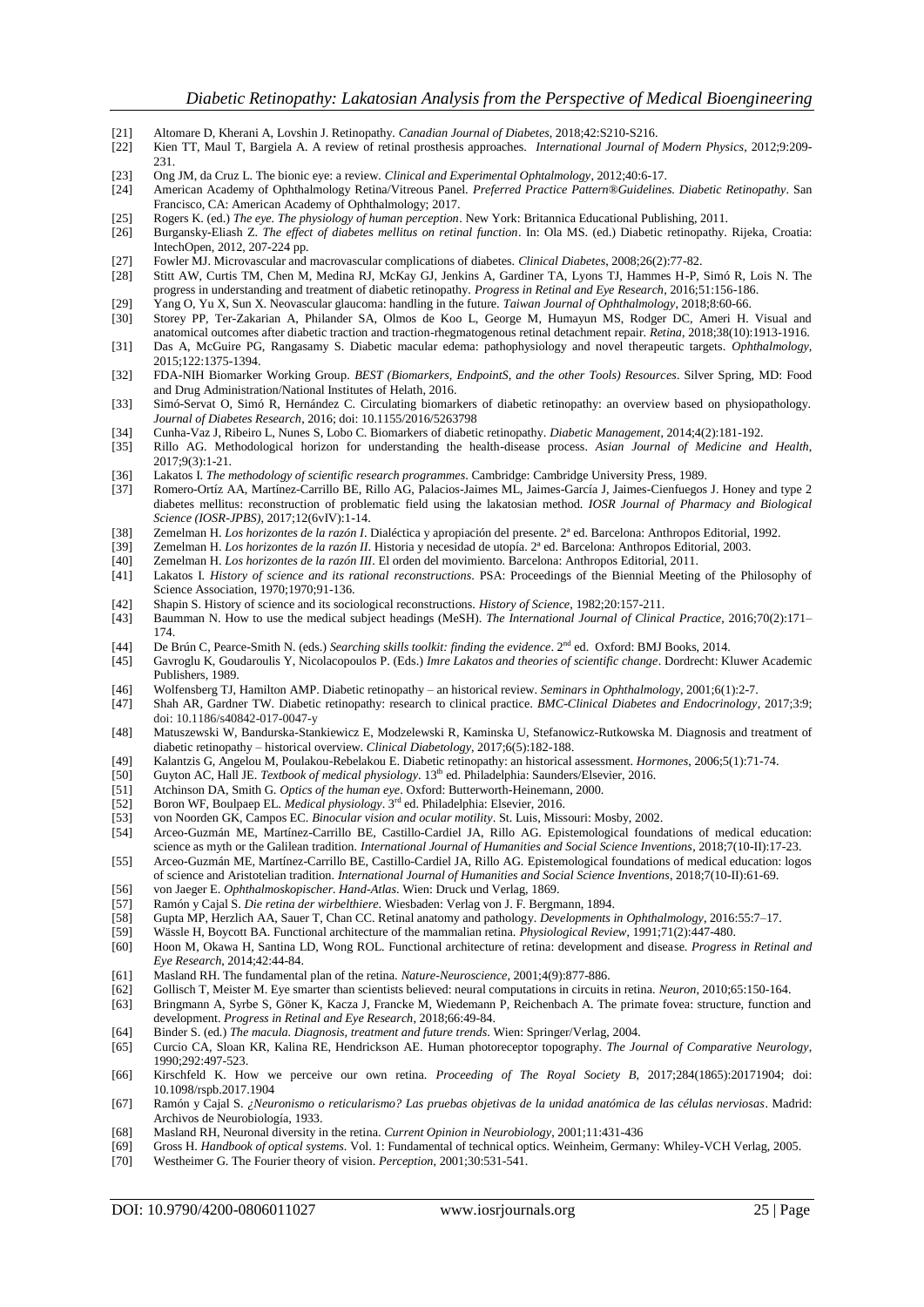- [71] Iglesias I, Lopez-Gil N, Artal P. Reconstruction of the point spread function of the human eye from two double-pass retinal images using phase retrieval algoritms. *Journal of the Optical Society of America A*, 1998;15:326-339
- [72] Wright CHG, Barret SF. *Biomimetic vision sensors*. In: Lakhtakia A, Martín-Palma RJ. (eds.) Engineered biomimicry. Waltham, USA: Elsevier, 2013, 1-35 pp.
- [73] Yellott JI, Wandell BA, Cornsweet TN. *The beginnings of visual perception: the retinal image and its initial encoding*. In: Handbook of physiology-The nervous system III. 258-316 pp.
- [74] Frishman LJ, Wang M. *Electroretinogram of human, monkey and mouse*. In: Levin LA, Nilsson SF, Ver H, oeve J, Wu SM, Kaufman PL, Alm AJ. (eds.) *Adler's Physiology of the Eye*. New York: Saunders Elsevier, 2011.
- [75] Smith SW. *The scientist and engineer's guide to digital signal processing*. 2<sup>nd</sup> ed. San Diego, California: California Technical Publishing, 1999.
- [76] Boncompte G, Cosmelli D. Neural correlates of conscious motion perception. *Frontiers in Human Neuroscience*, 2018;12:355; doi: 10.3389/fnhum.2018.00355
- [77] Sinha P. Recognizing complex patterns. *Nature-Neuroscience*, 2002;5:1093-1097.
- Leibo JZ, Mutch J, Poggio T. Why the brain separates face recognition from object recognitions. In: Shawe-Taylor J, Zemel RS, Bartlett PL, Pereira F, Weinberg KQ. (eds.) Advances in Neural Information Processing Systems 24, Granada, Spain: NIPS Processing, 2011. Consulted: January 15, 2018. Available in: http://papers.nips.cc/paper/4318-why-the-brain-separates-facerecognition-from-object-recognition.pdf
- [79] Damon F, Mottier H, Meary D, Pascalis O. A review of attractiveness preferences in infancy: from faces to objects. *Adaptive Human Behavior and Physiology*, 2017;3(4):321-336.
- [80] Chatterjee A, Vartanian O. Neuroscience of aesthetics. *Annals of the New York Academy of Sciences*, 2016;1369:172-194.
- [81] Kern TS, Barber AJ. Retinal ganglion cells in diabetes. *The Journal of Physiology*, 2008;586(18):4401-4408.
- [82] Ng DSK, Chiang PPC, Tan G, Cheung CMG, Cheng CY, Cheung CY, Wong TY, Lamoureux EL, Ikram MK. Retinal ganglion cell neuronal damage in diabetes and diabetic retinopathy. *Clinical and Experimental Ophthalmology*, 2016;44:243-250.
- [83] Gastinger MJ, Singh RSJ, Barber AJ. Loss of cholinergic and dopaminergic amacrine cells in streptozotocin-diabetic rat and Ins2Akita -diabetic mouse retinas. *Investigative Ophthalmology & Visual Science*, 2006;47(7):3143-3150.
- [84] Kern TS, Berkowitz BA. Photoreceptors in diabetic retinopathy. *Journal of Diabetes Investigation*, 2015;6:371-380.
- [85] Simó R, Stitt AW, Gardner TW. Neurodegeneration in diabetic retinopathy: does it really matter? *Diabetologia*, 2018;61:1902- 1912.
- [86] Ting DSW, Pasquale LR, Peng L, Campbell JP, Lee AY, Raman R, Tan GSW, Schmetterer L, Keane PA, Wong TT. Artificial intelligence and deep learning in ophthalmology. *Brithis Journal of Ophthalmology*, 2018;0:1-9; doi:10.1136/bjophthalmol-2018- 313173
- [87] Lu L, Jiang Y, Jaganathan R, Hao Y. Current advances in pharmacotherapy and technology for diabetic retinopathy: a systematic review. *Journal of Ophthalmology*, 2018; Article ID 1694187; doi: 10.1155/2018/1694187
- [88] Fernandez E. Development of visual neuroprostheses: trends and changes. *Bioelectronic Medicine*, 2018;4:12; doi: 10.1186/s42234- 018-0013-8
- [89] Safi SH, Qvist R, Kumar S, Batumalaie K, Ismail ISB. Molecular mechanisms of diabetic retinopathy, general preventive strategies, and novel therapeutic targets. *BioMed Research International*, 2014;Article ID 801269; doi: 10.1155/2014/801269.
- [90] Hodgkin AL, Huxley AF. A quantitative description of membrane current and its application to conduction and excitation in nerve. *The Journal of Physiology*, 1952;117(4):500-544.
- [91] Schachat AP, Wilkinson CP, Hinton DR, Sadda SR, Wiederman P. *Ryan's Retina*. 6th ed. Philadelphia, Elsevier, 2017.
- [92] Jonsson KB, Frydkjaer-Olsen U, Grauslund J. Vascular changes and neurodegeneration in the early stages of diabetic retinopathy: which comes first? *Ophtalmic Research*, 2016;56:1-9.
- [93] Thomas HM, Cowin AJ, Mills SJ. The importance of pericytes in healing: wounds and other pathologies. *International Journal of Molecular Sciences*, 2017;18:1129; doi:10.3390/ijms18061129
- [94] Brownlee M. Biochemistry and molecular cell biology of diabetic complications. *Nature*, 2001;414(6865):813–820.
- [95] Quigley M, Cohen S. A new pressure attenuation index to evaluate retinal circulation. *Archives of Ophthalmology*, 1999;117:84-89. [96] Hardarson SH, Stefánsson E. Retinal oxygen saturation is altered in diabetic retinopathy. *British Journal of Ophthalmology*,
- 2012;96(4):560-563.
- [97] Su D, Garg S. The retinal function imager and clinical applications. *Eye and Vision*, 2018;5:20; doi: 10.1186/s40662-018-0114-1 [98] MacKenzie LE, Harvey AR. Oximetry using multispectral imaging: theory and application. *Journal of Optics*, 2018:20(6):063501;
- doi: 10.1088/2040-8986/aab74c
- [99] Soetikno BT, Beckman L, Zhang X, Fawzi AA, Zhang HF. Visible-light optical coherence tomography oximetry based on circumpapillary scan and graph-search segmentation. *Biomedical Optical Express*, 2018;9(8); doi: 10.1364/BOE.9.003640
- [100] Weber TD, Mertz J. Non-mydriatic chorioretinal imaging in a transmission geometry and application to retinal oximetry. *bioRxiv*, 2018; doi: 10.1101/314765
- [101] Li Y, Xia X, Paulus YM. Advances in retinal optical imaging. *Photonics*, 2018;5(9); doi:10.3390/photonics5020009
- [102] Schmidt-Erfurth U, Sadeghipour A, Gerendas BS, Waldstein SM, Bogunovic H. Artificial intelligence in retina. *Progress in Retinal and Eye Research*, 2018; doi: 10.1016/j.preteyeres.2018.07.004
- [103] Talu S, Stach S, Calugaru DM, Lupascu CA, Nicoará SD. Analysis of normal human retinal vascular network architecture using multifractal geometry. *International Journal of Ophthalmology*, 2017;10(3):434-438
- [104] Roberts PA, Gaffney EA, Luthert PJ, Foss AJE, Byrne HM. Mathemathical and computational models of the retina in health, development and disease. *Progress in Retinal and Eye Research*, 2016;53:48-69.
- [105] Hotamisligil GS. Inflammation and metabolic disorder. *Nature*, 2006;444(44):860-867.
- [106] Zhong J, Gong Q, Mima A. Inflammatory regulation in diabetes and metabolic dysfunction. *Journal of Diabetes Research*, 2017;Article ID 5165268; doi: 10.1155/2017/5165268
- [107] Prattichizzo F, de Nigris V, Spiga R, Mancuso E, la Sala L, Antonicelli R, Testa R, Procopio AD, Olivieri F, Ceriello A. Inflammageing and metaflammation: the yin and yang of type 2 diabetes. *Ageing Research Reviews*, 2018;41:1-17.
- [108] Leontidis G, Al-Diri B, Hunter A. Diabetic retinopathy: current and future methods for early screening from a retinal hemodynamic and geometric approach. *Journal Expert Review Ophthalmology*, 2014;9(5):431-442.
- [109] Rübsam A, Parikh S, Fort PE. Role of inflammation in diabetic retinopathy. *International Journal of Molecular Science*, 2018;19:942; doi:10.3390/ijms19040942
- [110] Cunha-Vaz J. The blood-retina barrier in the management of retinal disease: EURETINA award lecture. *Ophthalmologica*, 2017;237:1-10.